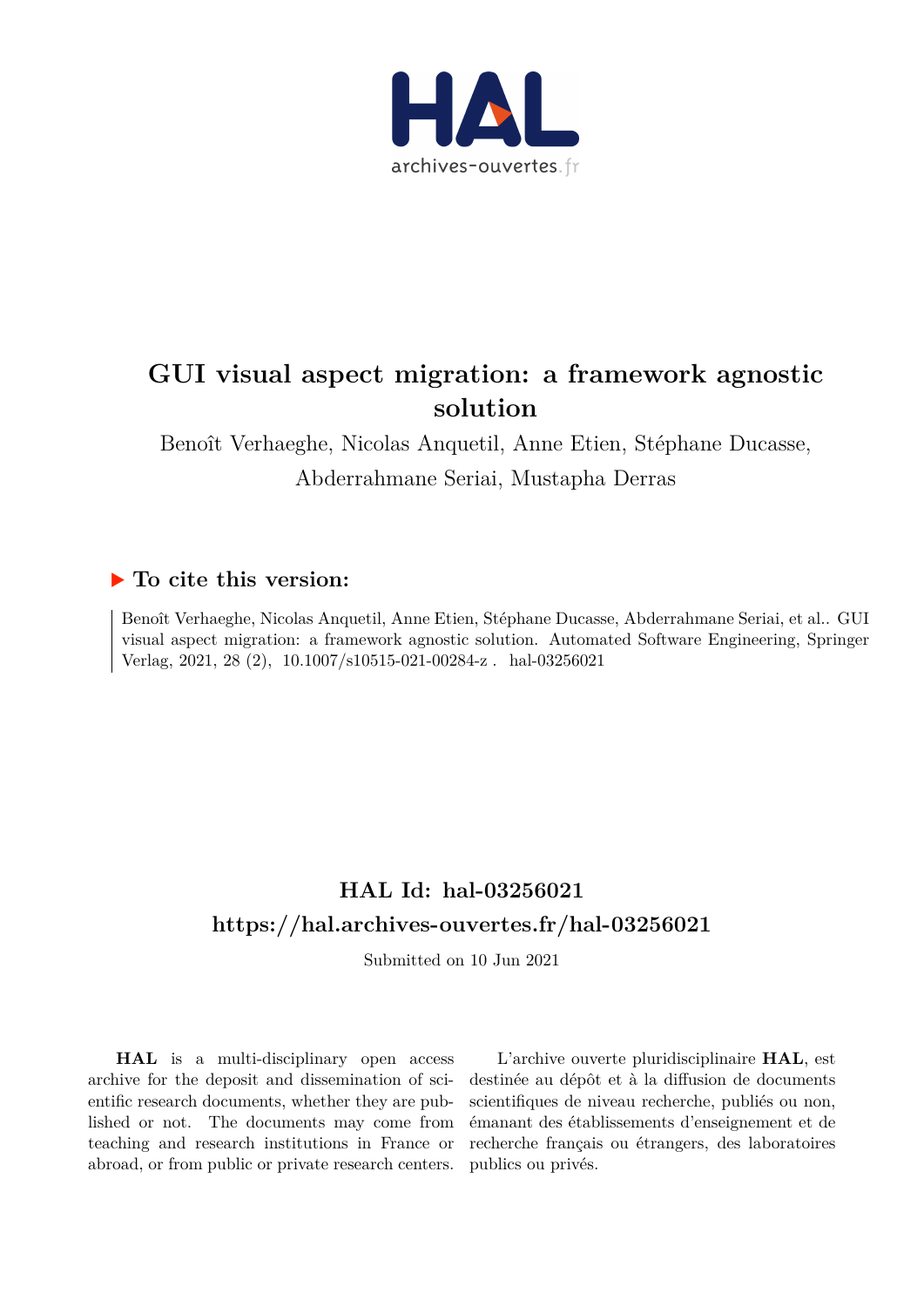# GUI visual aspect migration: A framework agnostic solution

Benoît Verhaeghe $^{1,2,3}$   $\cdot$  Nicolas Anquetil<sup>3,2</sup> · Anne Etien<sup>3,2</sup> · Stéphane Ducasse<sup>2,3</sup> · Abderrahmane Seriai<sup>1</sup> · Mustapha Derras<sup>1</sup>

Received: date / Accepted: date

Abstract With the generalization of mobile devices and Web applications, GUI frameworks evolve at a fast pace: JavaFX replaced Swing, Angular 8 replaced Angular 1.4 which had replaced GWT (Google Web Toolkit). This situation forces organizations to migrate their applications to modern frameworks regularly so they do not become obsolete. There has been research in the past on automatic GUI migration. However, and concurrently, large organisations' applications use many different technologies. For example, the IT company with which we are working, Berger-Levrault, wishes to migrate applications written in generic programming language (Java/GWT), proprietary "4th generation" languages (VisualBasic 6, PowerBuilder), or markup languages (Silverlight). Furthermore, one must expect that in a few years time,

B. Verhaeghe E-mail: benoit.verhaeghe@berger-levrault.com

N. Anquetil E-mail: nicolas.anquetil@inria.fr

A. Etien E-mail: anne.etien@inria.fr

S. Duscasse E-mail: stephane.ducasse@inria.fr

A. Seriai E-mail: abderrahmane.seriai@berger-levrault.com

M. Derras E-mail: mustapha.derras@berger-levrault.com

<sup>1</sup>Berger-Levrault, Montpellier, France

<sup>2</sup>RMod team, INRIA Lille Nord Europe, Villeneuve d'Ascq, France

<sup>3</sup>Université de Lille, CNRS, Inria, Centrale Lille, UMR 9189 CRIStAL, France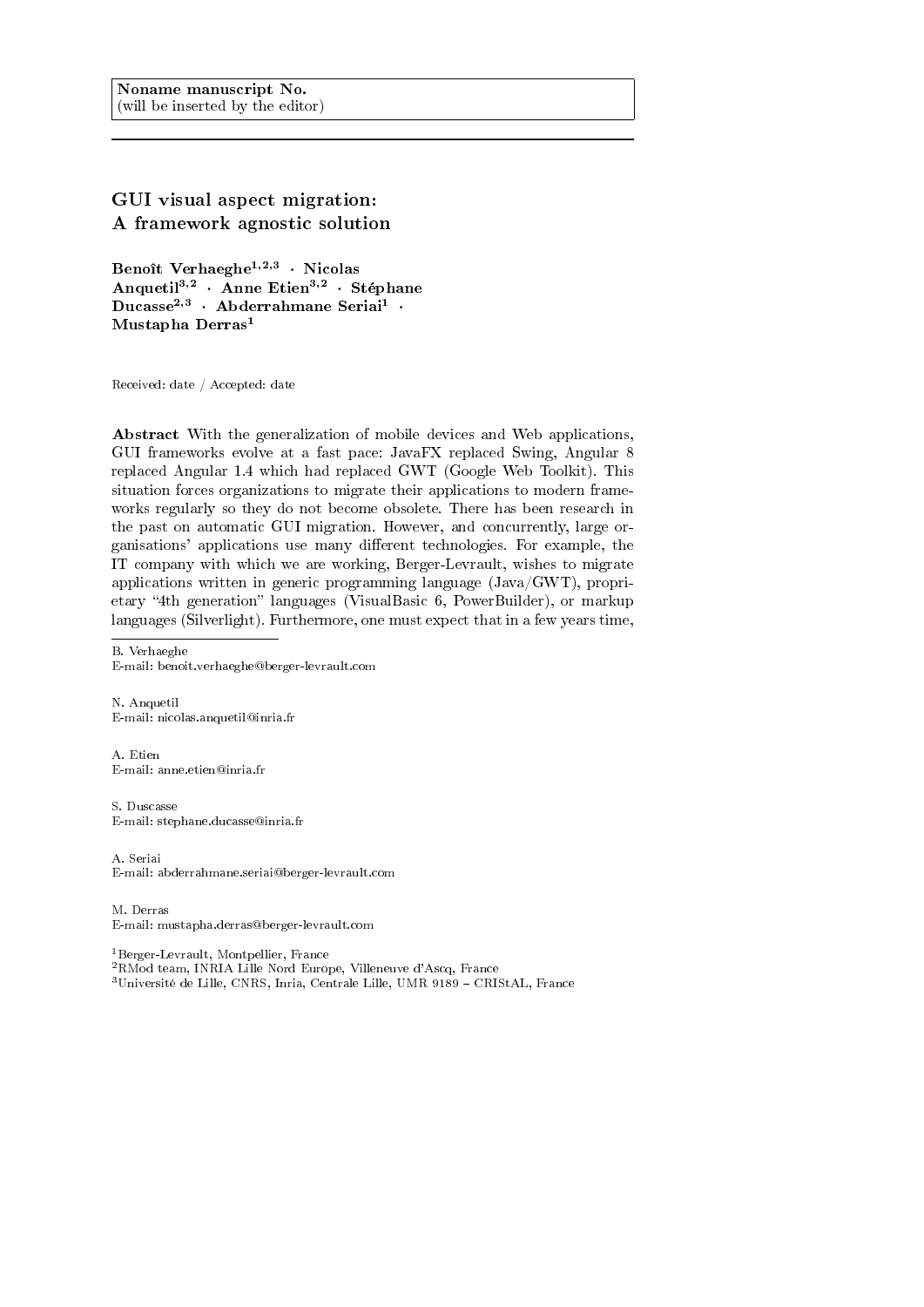new frameworks will appear and new migrations will be required. Thus, there is a need for a language-agnostic migration approach allowing one to migrate various legacy GUI to the latest technologies. None of the existing solutions allow to deal with such a variety of GUI framework. They also typically focus on a subpart of the migration (*i.e.* how to extract a specific GUI framework) ignoring the re-engineering/forward-engineering part of the migration (which is straightforward for a single technology). This makes it difficult to adapt these solutions to other GUI frameworks. We propose an approach to migrate the GUI part of applications. It is based on meta-models to represent the visual element structure and layout. We detail how to create both the GUI extractors and generators, with guidelines to support new markup and programming languages. We evaluate our approach by implementing three extractors and generators for web-based or desktop-based user interfaces dened with generic programming languages (Java, Pharo, TypeScript) or markup languages (XML, HTML). We comment case studies on five applications, opened and closed source, of different sizes. The implementations of our generic approach detect 99% of the widgets and identify (i.e. determine the type of the widget) 97% of them. We give examples of the migrated GUIs, both successful and not.

Keywords Graphical User Interface · Visual Part · Model-Driven Engineering · Migration

#### 1 Introduction

On the one hand, old Graphical User Interface (GUI) frameworks are not supported anymore: the last major version of GWT was in 2009. On the other hand, recent GUI frameworks evolve fast: two major versions of Angular<sup>1</sup>, three major versions of React.js<sup>2</sup>, four versions of Vue.js<sup>3</sup>, and three versions of Ember.js4 were released in 2018.

Some companies invested massively to create complex applications in old frameworks. It is the case of Berger-Levrault with applications totaling more than 500 web pages. It makes it impossible to modernize the application by re-developing it from scratch. Nowadays, the company needs to migrate applications written in generic programming languages (Java/GWT), proprietary "4th generation" languages (VisualBasic 6, PowerBuilder, WebDev), or markup languages (Silverlight). Thus, we need to provide a generic approach that allows companies to migrate the GUI visual aspect among several GUI frameworks. It is also clear that, in the near future, new frameworks will appear and new migrations will be required. So, detailing how to adapt the GUI migration approach to different GUI frameworks is mandatory.

<sup>1</sup> <https://angular.io/>

<sup>2</sup> <https://reactjs.org/>

<sup>3</sup> <https://vuejs.org/>

<sup>4</sup> <https://emberjs.com/>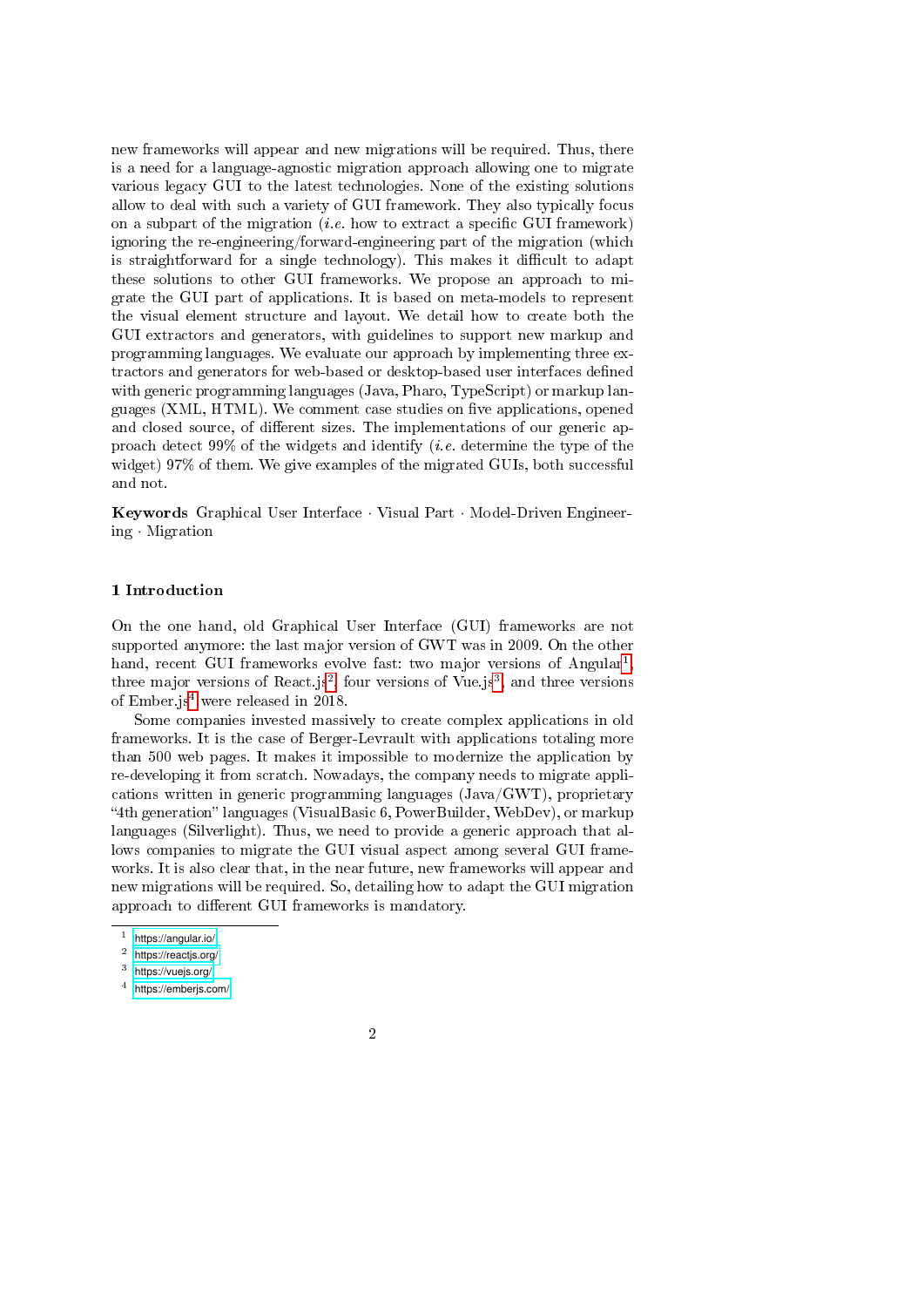Tools and approaches have been proposed to support GUI migration (Fleurey et al., 2007; Joorabchi and Mesbah, 2012; Samir et al., 2007; Shah and Tilevich, 2011; Włodarski et al., 2019). However, the authors did not apply their migration approaches on multiple GUI frameworks, and specifically on web-based GUIs. Whereas authors detailed migration high-level steps  $(e.g.$ extraction and generation) or focused on migration specific aspects inherited from their work context, none explained how to adapt their approach and meta-model to several migration projects.

So, to enable the migration of several GUI using a variety of frameworks, we need to:  $(1)$  define a framework-agnostic approach,  $(2)$  design a specializable meta-model to support the differences between frameworks  $(e, q)$ , different widgets) and (3) detail how to apply the approach and the meta-model on different kind of languages (e.g., markup or programming languages).

In this paper, we present an approach to migrate GUIs of web-based or desktop-based software systems, defined with GUI framework using markup  $(e.g. \text{ XML}, \text{HTML})$  or programming languages  $(e.g. \text{ Swing}, \text{Spec})$ . The approach comes with meta-models which represent the GUIs structure and layout. We detail the steps to extract GUIs and generate the target applications. Note that this paper presents an extension of previous work (Dutriez et al., 2019; Verhaeghe et al., 2019) where only GUI structure, and not the layout, was considered for two migration projects (from GWT to Angular, and from Spec to Spec2), without a detailed framework-agnostic approach.

To validate this approach, we developed Casino, a tool that can migrate several GUI frameworks to others. We detail implementations of our approach to extract GUIs defined with a programming language  $(\text{Java/GWT},$ Pharo/Spec), and with a markup language (Java/GXT) and to generate GUIs defined with a programming language (Pharo/Seaside and Pharo/Spec2), and with a markup language (TypeScript/Angular). Note that other combinations are possible, for instance, we also worked on plain HTML, Java Swing, and Silverlight extractor, and on an Aurelia generator<sup>5</sup>. We released the source code of the existing implementations and future ones in GitHub<sup>6</sup>. Then, we validate our approach on two industrial and three open-source projects. Our approach detects 99% of the widgets (*i.e.* "this element is a widget of the GUI") and identifies  $97\%$  (*i.e.* "this widget is a button") of them.

Our approach migrates the visual aspect of the original applications. Behavioral aspects (treatments occurring when the end-user interacts with the GUI) are out of the scope of this paper. They will be presented in future publications.

The contributions of the paper are:

- $-$  a detailed approach to migrate application visual parts independently of the GUI implementation language;
- meta-models to represent GUIs structure and layout;
- a tool that implements our approach; and

 $5$  <https://aurelia.io/>

 $6$  <https://github.com/badetitou/Casino>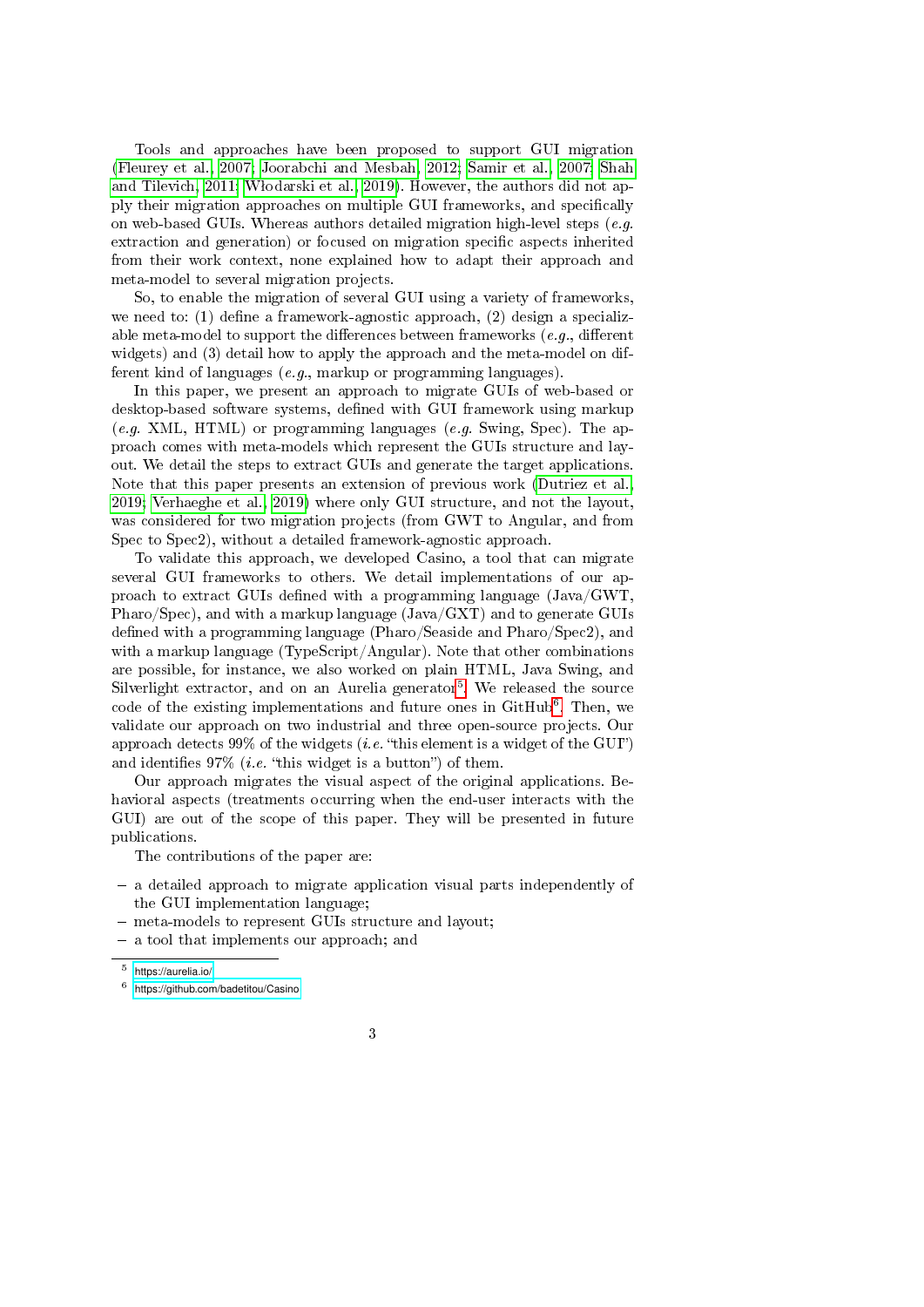$\overline{\phantom{a}}$  implementations of GUI frameworks migration.

In Section 2, we review the literature on GUI migration. In Section 3, we present our generic migration approach. In Section 4, we detail our GUI meta-models. In Section 5, we present implementations of our approach for programming and markup languages. In Section 6, we present the results produced by applying our approach to five real applications. In Section 7, we discuss our results. In Section 8, we conclude and present future work.

#### 2 State of the art

We will first rapidly mention recent work on GUI generation using Artificial Intelligence (from screenshot examples). This is the case of Beltramelli (2017); Chen et al. (2018); Moran et al. (2018). These approaches rely on a huge dataset of screenshot examples (14,382 screenshots for (Moran et al., 2018) and 10,804 for (Chen et al., 2018)), to train the model. Thus, Beltramelli (2017) warns that the approach "is not, in any way, intended, nor able to generate code in a real-world context" and "both the source code and the datasets are provided to foster future research  $\left[\ldots\right]$  and are not designed for end-users"<sup>7</sup>. Consequently, we rule out Artificial Intelligence as a possible approach given the current state of the art.

We identified various publications related to GUI migration using metamodel (Fleurey et al., 2007; Samir et al., 2007). Section 2.1 details existing related work. Section 2.2 presents the approaches proposed to migrate GUI application. Section 2.3 describes the user interface meta-models found in the literature.

#### 2.1 Related work

We are interested in a generic GUI migration approach able to handle multiple source and target frameworks. Thus we are interested in whether the proposed solution can (i) import GUI from markup languages  $(e.g. HTML)$ , (ii) import GUI from programming languages  $(e.g. Swing)$ ; (iii) import from binary source  $(e.g.$  Oracle form); (iv) handle multiple languages; (v) export GUI to markup language; (vi) export GUI to programming language. We will not consider the case of exporting to binary framework as no modern GUI framework use this approach anymore.

Prior research makes valuable contributions: GUI internal representation (models, see Section 2.3) and/or migration "process" (see Section 2.2). However, there are rarely enough details provided to generalize the approaches to other languages/frameworks.

Table 1 summarizes the related work considered. First line presents our need for the extraction, exportation, and multi framework support. Note that extract binary is part of our need but will not be detailed in this article.

<sup>7</sup> <https://github.com/tonybeltramelli/pix2code#disclaimer>

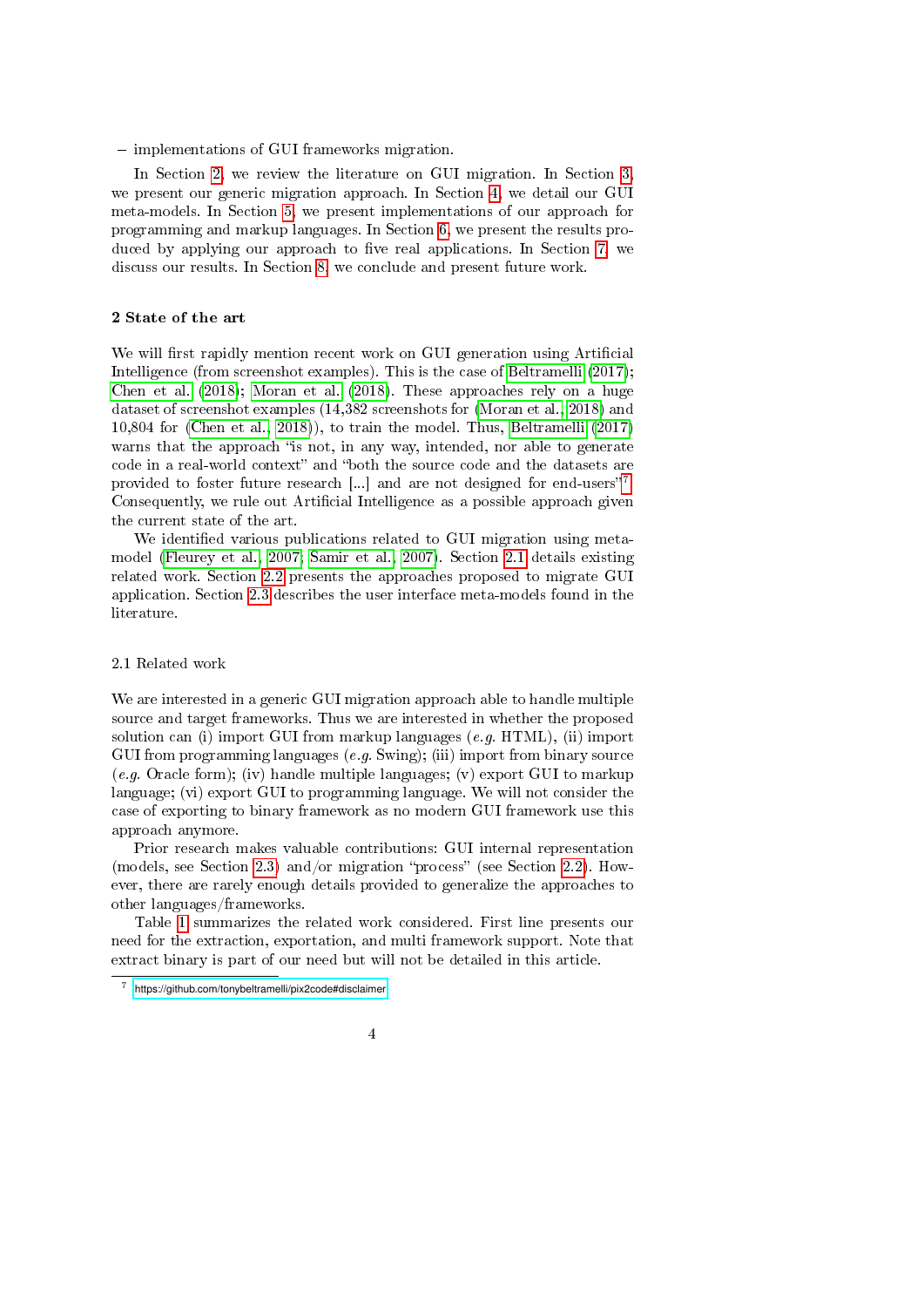Table 1: Related work

|                                  | extract<br>markup | $ext{ract}$<br>program-<br>ming<br>language language | extract<br>binary | multiple<br>migration language language | export<br>markup | export<br>program-<br>ming |
|----------------------------------|-------------------|------------------------------------------------------|-------------------|-----------------------------------------|------------------|----------------------------|
| Our needs                        |                   |                                                      |                   |                                         |                  |                            |
| Hayakawa et al.<br>(2012)        |                   |                                                      |                   |                                         |                  |                            |
| Mesbah and van<br>Deursen (2007) |                   |                                                      |                   |                                         |                  |                            |
| Bragagnolo et al.<br>(2020a)     |                   |                                                      |                   |                                         |                  |                            |
| Garcés et<br>al.<br>(2017)       |                   |                                                      |                   |                                         |                  |                            |
| Sánchez Ramón<br>et al. $(2014)$ |                   |                                                      |                   |                                         |                  |                            |
| Fleurey<br>et<br>al.<br>(2007)   |                   |                                                      |                   |                                         |                  |                            |
| Samir<br>al.<br>et<br>(2007)     |                   |                                                      |                   |                                         |                  |                            |

Most of past research considered migrating from markup languages: Garcés et al. (2017) (partial XML to JEE), (Hayakawa et al., 2012) (multiple markup languages), (Mesbah and van Deursen, 2007) (multi-page web application to Single Page Application (SPA) using Ajax). Migrating from markup languages is easier because the language is simple to parse  $(e.g.$  there are numerous parsers for HTML or XML), detecting the GUI elements (widgets) is straightforward (e.g., a tag <br/>straightform  $\epsilon$ ), and the structure of the interface is well described by the DOM.

Sánchez Ramón et al. (2014) and Garcés et al. (2017) considered the case of Oracle Forms, a framework that we classify as binary source since there is no textual representation of the GUI (or an incomplete XML representation Garcés et al. (2017, again)). Bragagnolo et al. (2020a) also worked on GUI extraction based on binary sources with the migration of Visual Basic applications. Sánchez Ramón et al. (2014) consider migrating to Java Swing (programming language), Garcés et al. (2017) to JEE application (markup language because the GUI is defined in  $HTML$  files), and Bragagnolo et al. (2020a) to Angular (markup language). The publications focus on the extraction part of the process since Rapid Application Development frameworks have specific problems to get access to a representation of the GUI. We will come back on this specific issue in Section 7. Their GUI meta-models are valuable (see  $2.3$ ) as well as their generic process (see 2.2), however, there are not enough details to generalize them to other languages.

Fleurey et al. (2007) and Samir et al. (2007) are the only ones who consider the extraction of GUI based on programming language. The first one from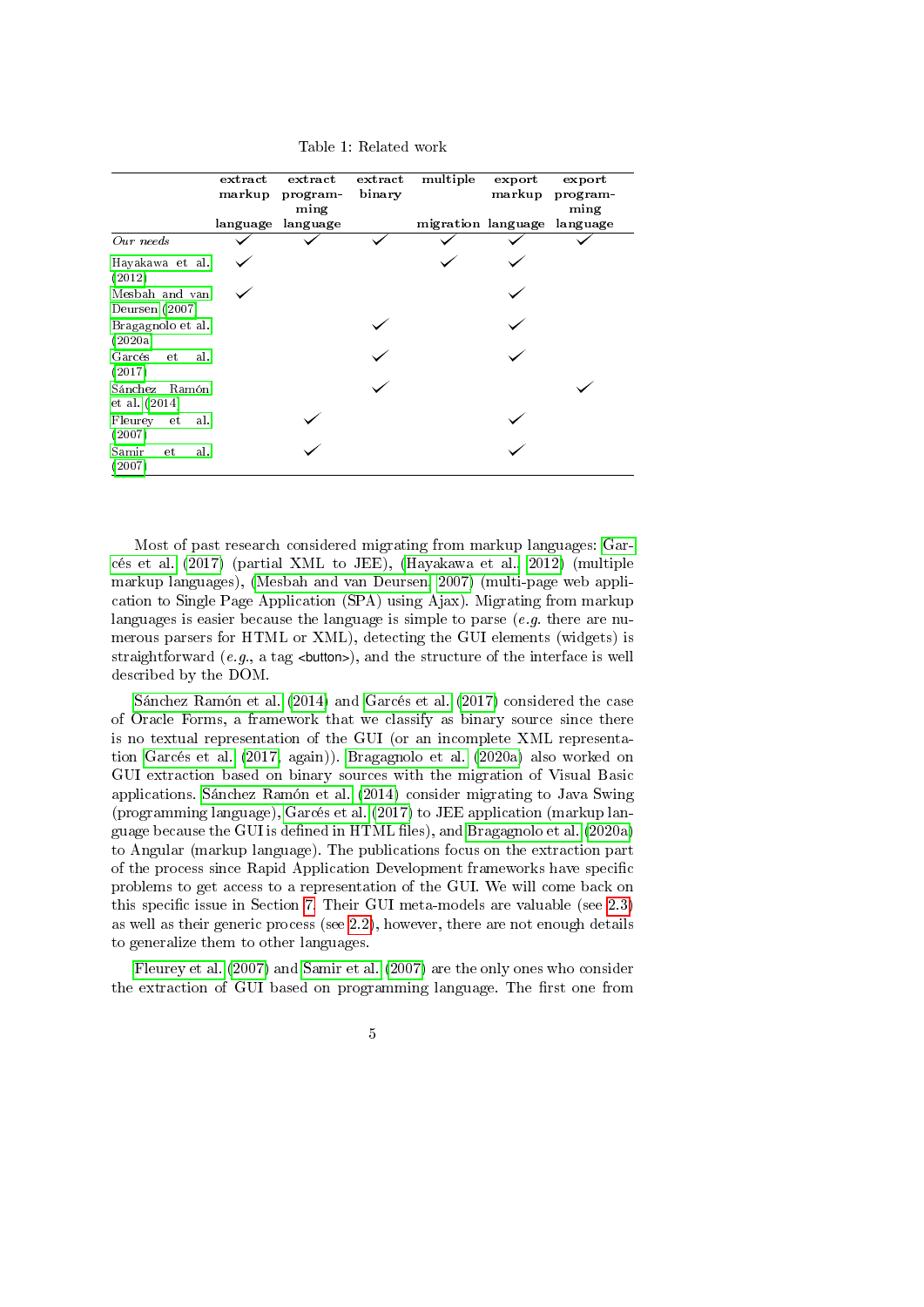Coolgen generated code 8 and the second one from Java Swing code. Even if none of the publications detail how to adapt the approach to extract other programming language GUI, they give hints on the general approach such as how to map source and target widgets. The two publications migrate to markup language based GUI: Fleurey et al. (2007) migrate to J2EE, and Samir et al.  $(2007)$  to Ajax Web with  $XUL<sup>9</sup>$ . We note that the XUL format has been discontinued.

Thus, none of the presented projects deal with the multi-framework migration defined with markup and programming languages. And, only Fleurey et al. (2007) and Samir et al. (2007) present the extraction of GUI defined using a programming language.

#### 2.2 Migration approach

Fleurey et al. (2007); Garcés et al. (2017) and Sánchez Ramón et al. (2014) developed tools that semi-automatically migrate GUI. All of them use the following four steps migration "process":

- 1. Generation of a model of the original application.
- 2. Transformation of this model into a pivot model that includes data structures, actions, user interface, and navigation.
- 3. Transformation of the pivot GUI model into a target framework model.
- 4. Generation of the target source code.

Hayakawa et al. (2012) proposed a similar approach in two steps: (a) reverse engineering similar to the extraction of a pivot model, and (b) generation of the new application similar to the generation of target source code. They can reduce the number of steps in part because they worked only with GUI defined with markup languages that are easier to parse and generate.

In addition to those main steps, Mesbah and van Deursen (2007) added a behavior extraction step and a behavior generation step. This step allows them to migrate the navigation flow and the behavior of the User Interface.

The proposed approaches provide good results in all case studies. The generic "process" in four steps seems consensual enough and we will base our solution on it. However, none of the authors had to adapt their respective approach to multiple sources or target frameworks. As a result they focused only on parts of the migration problem (Sánchez Ramón et al., 2014) which makes their approaches difficult to adapt to other migration projects.

On the other hand, some (e.g. Mesbah and van Deursen (2007)) considered issues that are out of the scope of this paper. For instance, they also focus on migrating the behavioral, non GUI related, part of the code. Even if the behavior is out of the scope of visual aspect migration, it is represented in the literature GUI meta-models as events to enable future work focused on this aspect.

<sup>9</sup> <https://developer.mozilla.org/en-US/docs/Archive/Mozilla/XUL>



<sup>8</sup> Coolgen: [https://en.wikipedia.org/wiki/CA\\_Gen](https://en.wikipedia.org/wiki/CA_Gen)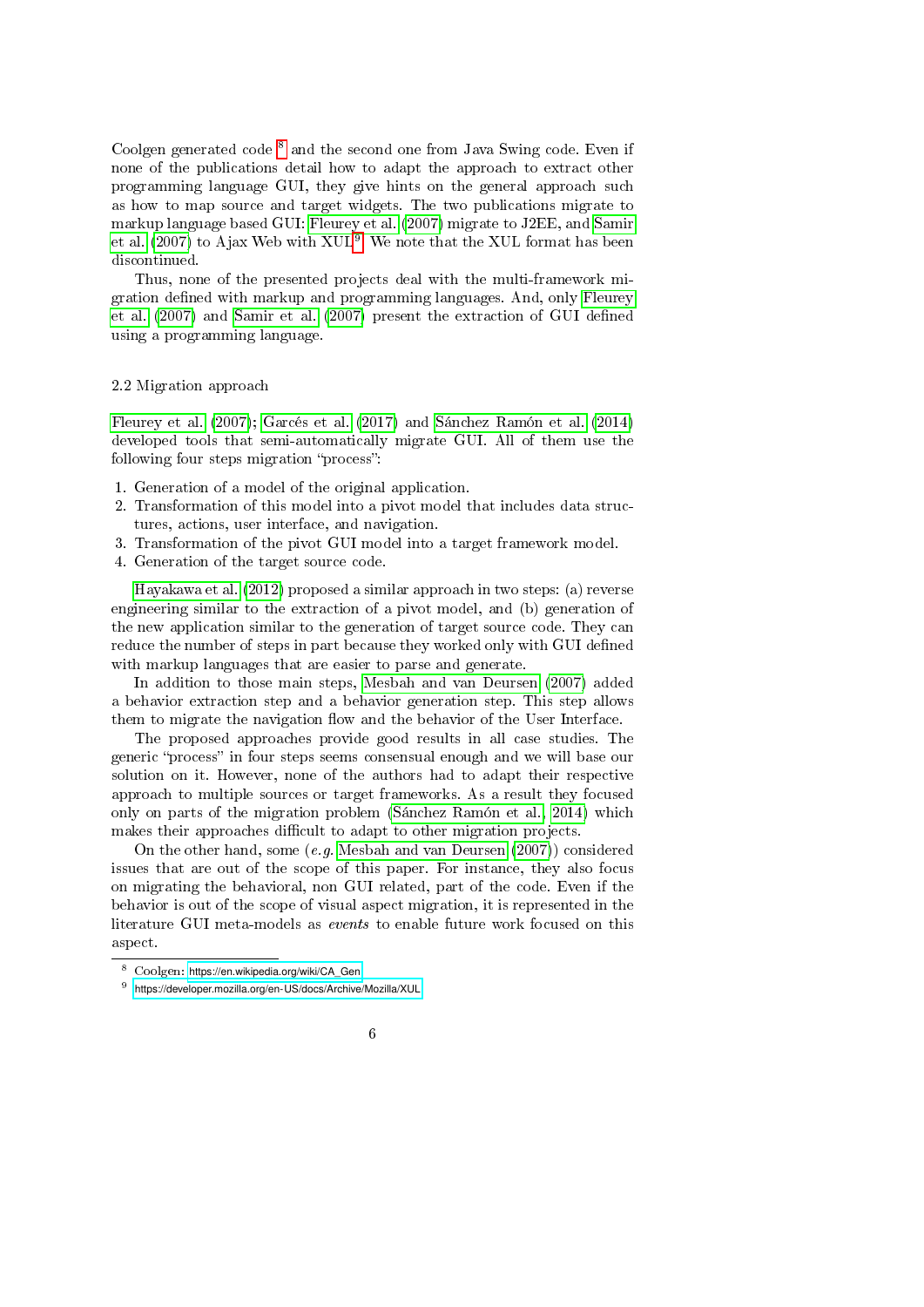#### 2.3 GUI meta-model

Most approaches use the horseshoe process (Kazman et al., 1998) based on meta-models. In the following, we discuss some of the proposed GUI metamodels.

All researchers used a hierarchical representation of the GUI in the form of a Domain Object Model (DOM)(Brambilla and Fraternali, 2014; Fleurey et al., 2007; Gotti and Mbarki, 2016; Joorabchi and Mesbah, 2012; Memon et al., 2003; Mesbah et al., 2012; Samir et al., 2007; Shah and Tilevich, 2011). Each node in the DOM tree represents a widget of the user interface. Thus, this representation is not controversial and representing the DOM appears as a good solution to represent the GUI skeleton.

In addition to the DOM and the widgets, some authors added *attributes* (Garcés et al., 2017; Gotti and Mbarki, 2016; Joorabchi and Mesbah, 2012; Memon et al., 2003; Samir et al., 2007; Shah and Tilevich, 2011) and events (Fleurey et al., 2007; Garcés et al., 2017; Joorabchi and Mesbah, 2012; Mesbah et al., 2012; Samir et al., 2007). Attributes are used to customize the visual aspect of the widgets, and the events enable the representation of the navigation inside the GUI. Thus, attributes and events are important to have a detailed GUI meta-model.

Gotti and Mbarki (2016) propose an approach to extract a detailed GUI representation from Java Swing code. To do so, and additionally to the DOM and the attributes, they identify different kinds of known widgets such as Button, Label, Panel, etc. With the specific widgets concepts, they can better map each widget of the source code to their GUI model.

Sánchez Ramón et al. (2016) also define kinds of widgets such as Panel, TextBox, DataGrid. They also define a special kind of widget named "custom" to support widgets that might not be recognized by their GUI extraction approach.

To represent correctly the visual aspect of a GUI, a layout representation is also necessary (Rodríguez-Echeverría et al., 2011; Sánchez Ramón et al.,  $2016$ ; Verhaeghe et al.,  $2019$ ). There are three identified layout managers in the literature: hardcoded, hierarchical, and constraint-based:

- $-$  Hardcoded layout. Sánchez Ramón et al. (2016) define for each widget its position with absolute coordinates on the screen. It is used in old GUI frameworks.
- $-$  Hierarchical layout consists of subdividing the available space of the screen into panels. Then the panels are responsible for placing their children in the dedicated space (Hasselknippe and Li, 2017). Sánchez Ramón et al. (2014) proposed a layout meta-model that supports hierarchical layouts. Zeidler et al. (2012) claims that the grid-bag layout, which is a hierarchical layout, is the most prominent and that it is supported by almost all available GUI toolkits.
- Constraint-based layout also uses a hierarchical structure but it uses constraints to place the widgets, for example: "place this button on the
	- 7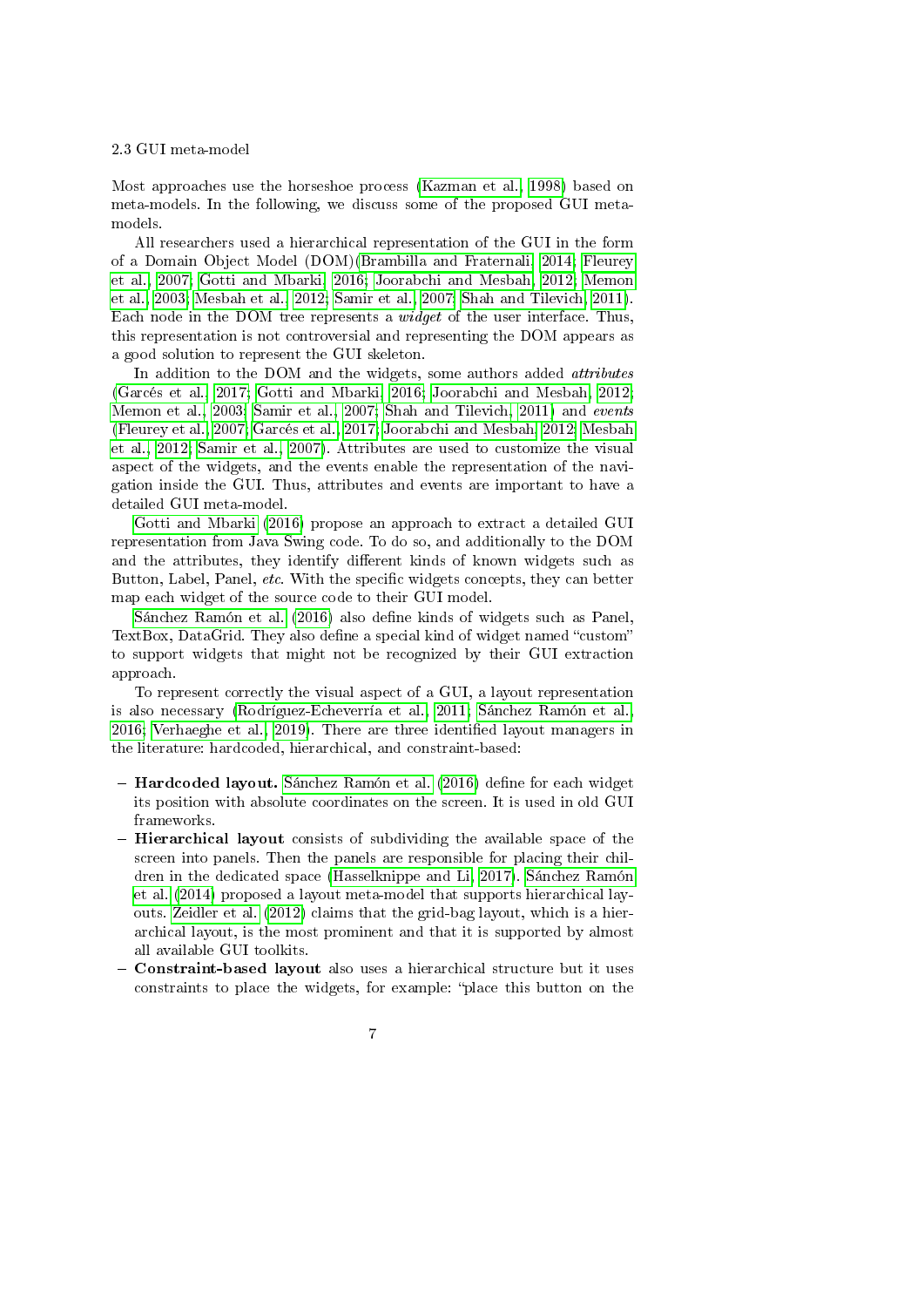right of this text". Lutteroth et al. (2008) presented the Auckland Layout Model which is an implementation of a constraint-based layout.

The literature presents several GUI meta-models composed of a structure meta-model and a layout meta-model. Authors have also proposed modications to adapt their meta-model to their specific context. Only Sánchez Ramón et al. (2016) present the concept of custom to deal with unknown widgets of RAD frameworks. However, to the best of our knowledge, no study presents how those meta-models can be specialized for other contexts. Thus, we need to define a specializable GUI meta-model that will be tunable.

#### 3 Framework-agnostic migration approach

The GUI migration problem has already been studied in different migration projects. However, there is no detailed framework-agnostic approach to migrate GUI visual aspect. In the following, we detail our approach and how to use it with markup and programming languages. Note that we do not consider the extraction of GUI defined with binary file and it will be part of our future work.

In Section 3.1, we give an overview of our approach, then we detail the extraction step for different kind of GUI frameworks (Section 3.2), and the generation step (Section 3.3).

# 3.1 Our Migration Process

We designed a three-step approach for GUI migrations. Each step is divided into tunable sub-steps to enable multi-framework support. Examples of substep adjustments are illustrated with concrete cases in the following sections.



Fig. 1: Our GUI migration process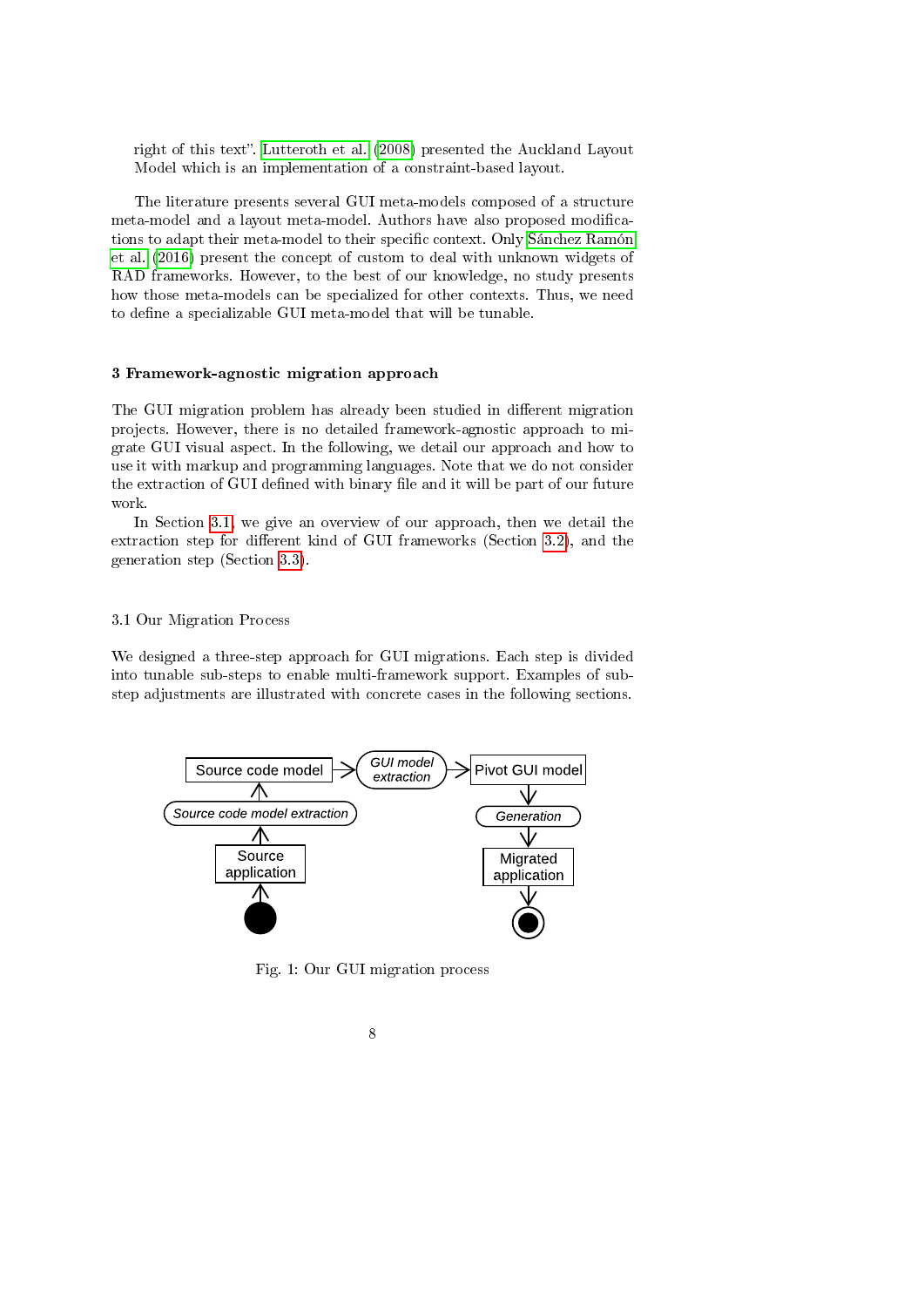The process represented in Figure 1, is divided into the three following steps:

- Source code model extraction. We build a model that represents the source code of the original application. To do so, one needs a source language parser and its meta-model. The source language can be a programming language or any other markup languages like XML or HTML. One can also extract a model from a binary file format.
- $GUI model extraction. We analyze the source code model to identify the Vi$ sual part elements. We build a mapping between the widgets of the source framework and the widgets of the GUI meta-model. Finally, we create a GUI model from this mapping.
- Generation. We re-create the GUI in the target language. First, we have to define how the user interface is implemented in the target framework. Then we have to define a mapping between the widgets of the GUI model and their implementations in the target framework. We show examples of generators in Section 5.2.

Our approach is similar to the four steps approach used in the literature. But, we merged the last two steps considering the generation of the target model and code more trivial.

In the following, we present a concrete case of migration from Java/GWT project to Angular. First, we extract a java model from the project source code. Then, we extract a GUI model from the Java model. It produces a model of the GUI of the source application, *i.e.*, the widgets and their position. Finally, we generate the Angular application from the GUI model. It produces a runnable version of the application including only the GUI elements in the target language.

# 3.2 Extraction

For this step, we must extract the widgets, their attributes, and their layout and link them together. We must also be able to deal with custom widgets defined by the developers and used in their applications. This step depends on the GUI framework used. There are some "configuration" sub-steps to be performed to support a new GUI framework. In the following, we describe first the sub-steps applied (once) for each new GUI framework. Then we describe the sub-steps applied for each application of an already known framework.

#### 3.2.1 New framework extraction

To support a new source framework (see Table 2) we define the following sub-steps:

- 1. Map source framework to pivot model, where we define dictionaries mapping known widgets, attributes, layouts to their counterpart in our
	- 9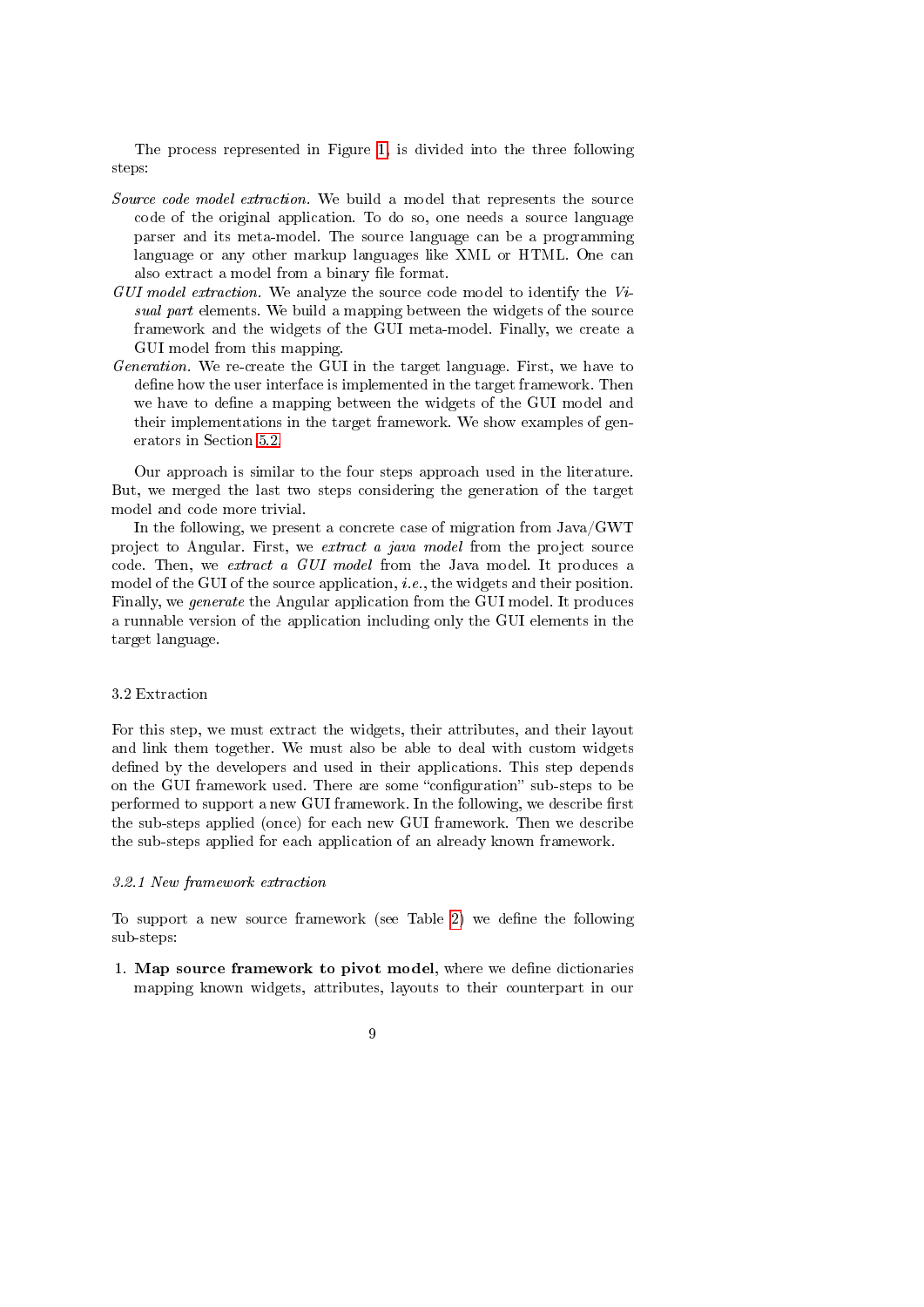| source      | Map source to<br>pivot            | Indentify<br>contain<br>ment rules | Indentify<br>custom<br>widgets<br>rules | Indentify<br>root<br>widgets rules |
|-------------|-----------------------------------|------------------------------------|-----------------------------------------|------------------------------------|
| Markup      | Tag to widget con-                | <b>DOM</b><br>Use                  | Unknown tag                             | Configuration<br>file              |
| language    | cept (Garcés et al.,              | (Memon                             |                                         | (Garcés et al., 2017;              |
|             | Hayakawa<br>2017:                 | et al., 2003;                      |                                         | Memon et al., 2003;                |
|             | 2012:<br>al.,<br>et.              | Samir et al.,                      |                                         | Mesbah<br>and<br>van               |
|             | Sánchez<br>Ramón<br>et al., 2014) | 2007)                              |                                         | Deursen, 2007)                     |
| Programming | Source class and Method in-       |                                    | Unknown                                 | Specific set of wid-               |
| language    | (Samir<br>factory                 | vocation                           | subclasses                              | gets (Memon et al.,                |
|             | et al., 2007)                     |                                    |                                         | 2003:<br>Rodríguez-                |
|             |                                   |                                    |                                         | Echeverría<br>et<br>al.,           |
|             |                                   |                                    |                                         | 2011)                              |

Table 2: Framework agnostic extraction approach - support new framework

In parenthesis: related work for the step.

pivot model (presented in Section 4). For programming languages, we map a widget class to our pivot counterpart. For example, in Swing, JButton maps to our pivot Button widget. For markup language, we map a tag to a widget concept. For example, in HTML, the label attribute maps to our pivot Label attribute

- 2. Then, we need to identify containment rules in the source code, containment links between widgets/layout and their children attributes/widgets. In the case of programming language, such containment links may come from specific method calls as  $add(...)$  or  $setWidget(...)$  on a container widget. For markup language, the containment is already defined in the DOM
- 3. Identify custom widgets rules specifies how to identify application specific widgets that are not part of the *source to pivot* dictionary map (first step). For programming languages, it corresponds to unknown subclasses of the generic widget class. For example, the rule for GWT is to look for all subclasses of the Widget class; in Angular, one looks for all component.ts files. In case of markup language, we look for unknown tags. Such custom widgets can typically not be translated automatically but need to be identified. Thus, the generator flags them in the generated GUI for developers to take actions (either to migrate them manually, or update the source to pivot map).
- 4. Finally, identify root widgets rules specifies how root widgets will be recognized. Root widgets are the entry points in the GUI of the application; they correspond to windows in a desktop application or pages in a web application. For markup language, roots are defined in a configuration file, whereas in programming languages, they are identifiable as a specific set of widget (*i.e.* JWindow in Java Swing). We will see later that they are important to create a hierarchical representation (a DOM) of a GUI. Note that we only care about custom widgets and not custom attributes or
	- 10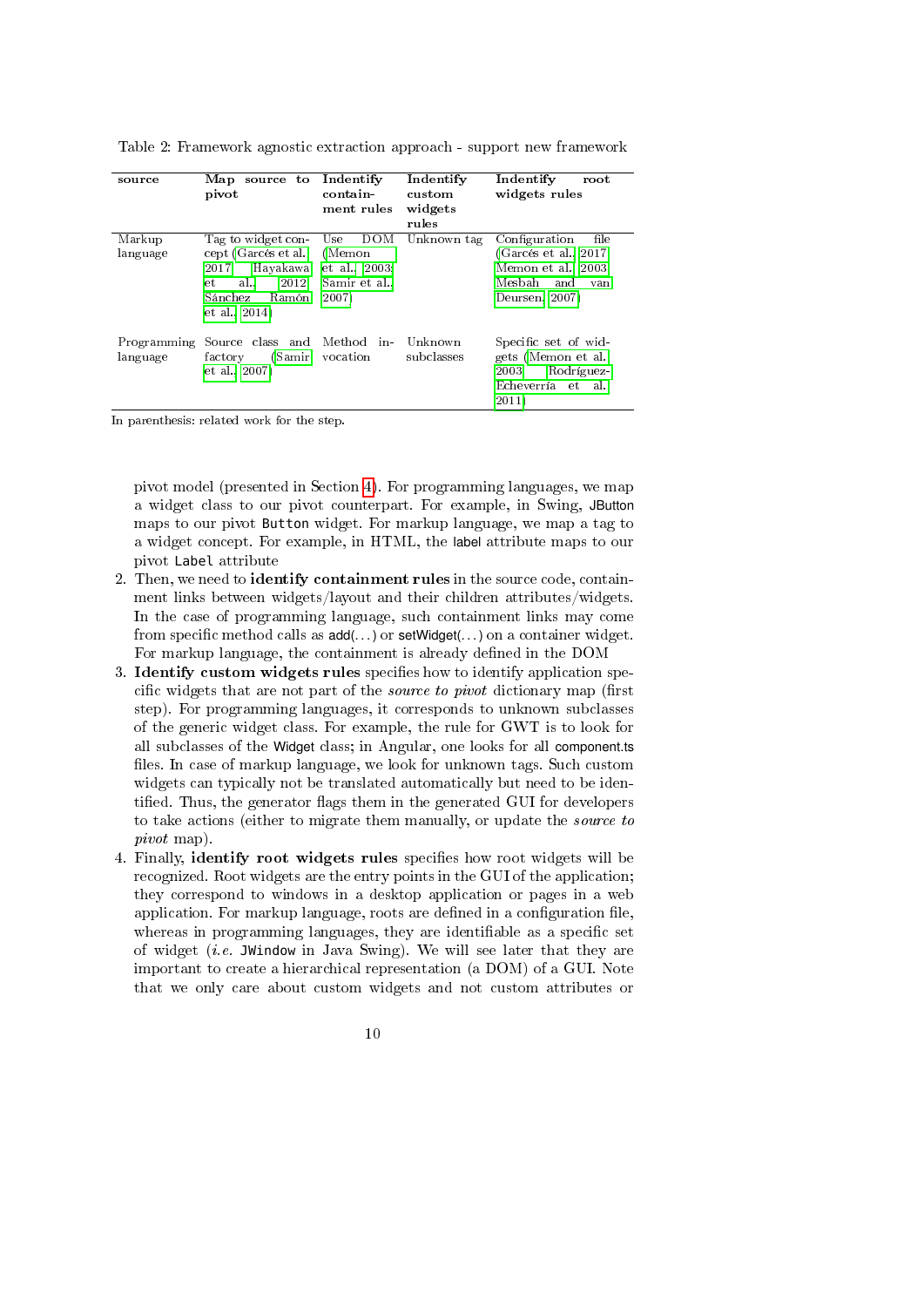layout. We consider that it is not possible to define custom attributes (that would apply to already known widgets) or custom layouts. Such new attributes/layouts can only come as part of new custom widgets.

Table 3: Substeps to migrate an application using a known framework

| Source                  | Identify                                           | Create                                                                                                       | Detect Compo Perform                                                                                  | layout                                                                      |
|-------------------------|----------------------------------------------------|--------------------------------------------------------------------------------------------------------------|-------------------------------------------------------------------------------------------------------|-----------------------------------------------------------------------------|
|                         | Custom                                             | widgets                                                                                                      | sition                                                                                                | additional<br>sub                                                           |
|                         | Widget                                             | instances                                                                                                    |                                                                                                       | step                                                                        |
| Markup                  |                                                    | Browse markup Children                                                                                       | in<br>the                                                                                             |                                                                             |
| language                |                                                    |                                                                                                              | file and create GUI are children in                                                                   |                                                                             |
|                         |                                                    |                                                                                                              | widgets when the DOM (Memon                                                                           |                                                                             |
|                         |                                                    | encounter                                                                                                    | et al., 2003; Samir                                                                                   |                                                                             |
|                         |                                                    | recognized tags et al., 2007)                                                                                |                                                                                                       |                                                                             |
| Programming<br>language | Apply Custom<br>widgets<br>identification<br>rules | ation<br>factories<br>to<br>(Rodríguez-<br>Echeverría<br>al.,<br>2011;<br>et<br>Silva<br>al.,<br>et<br>2010) | Look for source Look for call to Use symbolic ex-<br>class instanti-pre-determined<br>or call methods | ecution to resolve<br>precise position of<br>widget (Silva et al.,<br>2010) |

In parenthesis: related work for the step.

# 3.2.2 New application extraction

Once our approach is "configured" to support a GUI framework, migrating an application for this framework consists in four sub-steps (see Table 3).

- 1. First, identify custom widgets based on the rules for the framework (custom widget rules). For both markup and programming languages, it corresponds to applying the defined custom identification rules. The new widgets are added, on the fly, to the framework source to pivot dictionary and mapped to a special pivot Custom Widget. Each instance of an unknown widget is mapped to a different instance of Custom Widget. No effort is made to group together various instances of the same unknown widget.
- 2. Second, in the create widget instances sub-step, the source to pivot dictionary for the framework is used to identify all instances of known widgets, attributes, and layouts. In case of markup language, we visit the markup source file and create widgets corresponding to recognized tags. For programming languages, we look for widget class instantiation. It can occur by calling the widget constructor (*i.e.* in java: new) or through a factory defined by developers or the source framework.
	- 11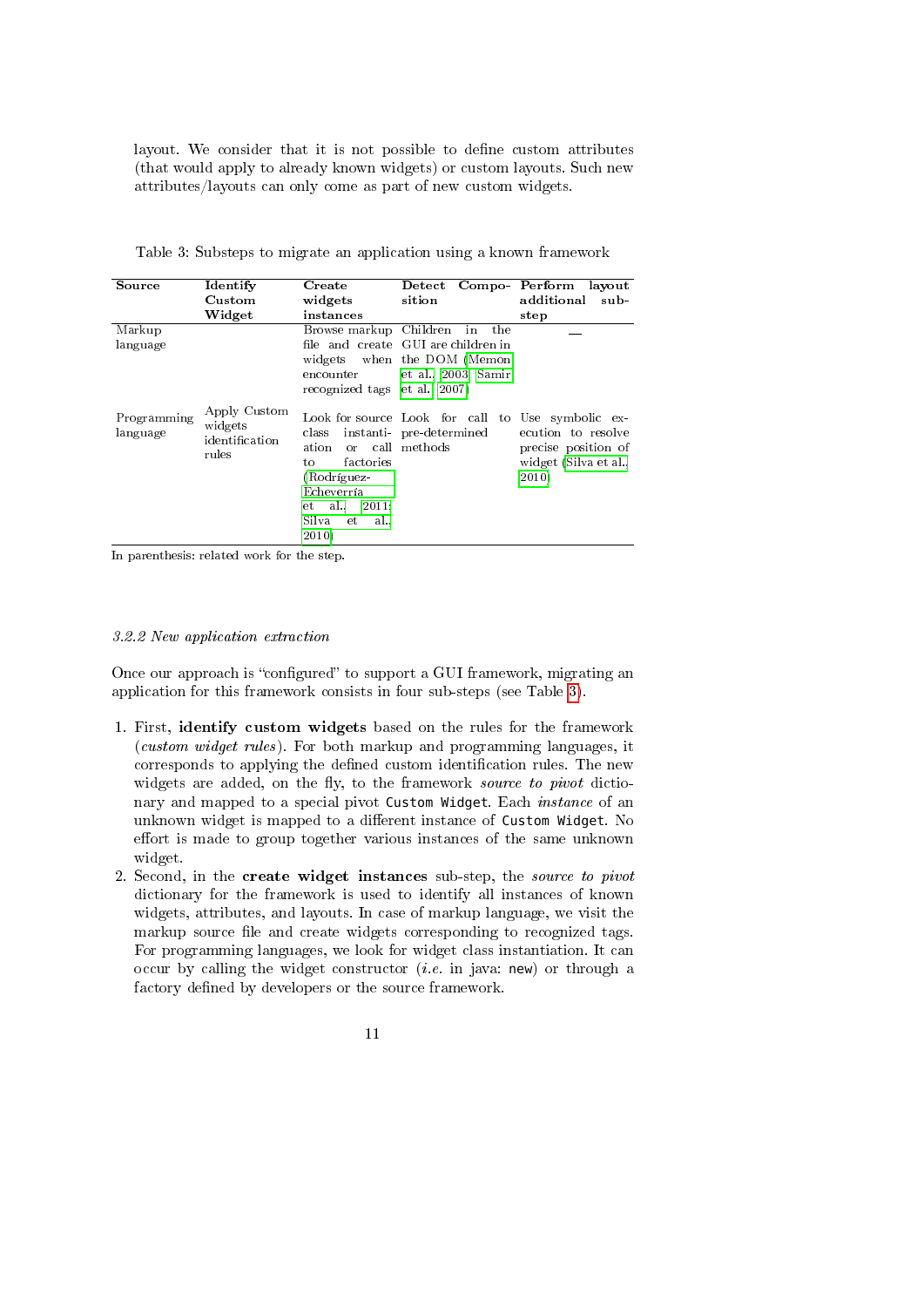- 3. Third, detect composition, each instance of widget, attribute, and layout is linked to its parent widget following the *identified containment rules* of the framework. In case of markup language, the composition is already defined in the DOM (Document Object Model) so children in the source DOM are children in the pivot DOM. For programming languages, we look for call to methods defined in the *containment rules* (*i.e.*  $\text{add}(\ldots),$  $setWidget(...))$ . This results in a DOM that includes the widgets, their attributes, and also the layouts.
- 4. Finally, performing a layout additional sub-step is often necessary to improve the computation of widgets layout (typically with grid layouts). For example, widgets could be positioned one relative to the other, or some computation might be required to get the row and column values in a grid layout. We did not report this sub-step for markup languages since the DOM building is sufficient to get a good representation of the layout. However, for programming languages, this sub-step is necessary and might require symbolic execution to resolve the position of widgets in the GUI.

# 3.3 Generation

Table 4: Framework agnostic generation approach - support new framework

|             | Identify target framework en-<br>vironment                                        | Map pivot model to target<br>framework             |
|-------------|-----------------------------------------------------------------------------------|----------------------------------------------------|
| Markup      | Written in one or multiple files                                                  | Widget concept to tag                              |
| Programming | Defined in one method or multi-<br>ple methods defined by the target<br>framework | Widget concept to widget instan-<br>tiation method |

There is no study nor detailed explanation on how to export GUI into the target language. The basic approach consists in visiting the DOM of the pivot model, generating appropriate code. However, the generated code may be split into different files, or one pivot entity may produce several target entities, or several pivot entities may be grouped in only one target entity. As for the extraction we first present how to "configure" our approach for a new target GUI framework, then we discuss actual generation for an application in a known framework.

Two sub-steps are needed to support a new framework (see Table 4): **iden**tify target framework environment and map pivot model to target framework.

- 1. The first sub-step, identify target framework environment, defines where the code will be generated to be supported by the target GUI framework. For instance, for markup languages, the GUI can be fully defined in
	- 12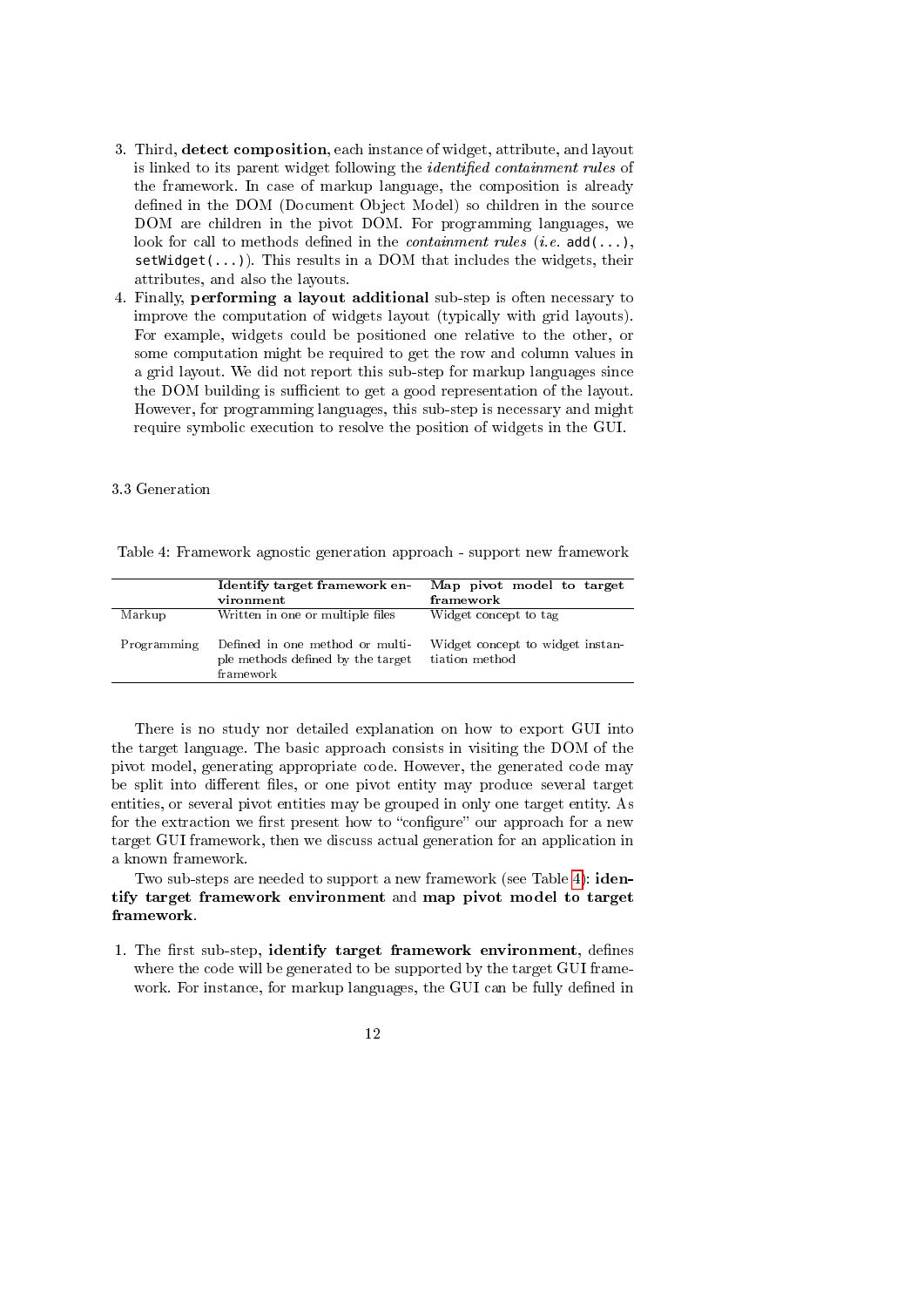a file (.html) or in multiple files (angular component). In the case of programming languages, some frameworks force the user to define the GUI in a specific method or the GUI can be defined at any place in the code ( $Java$ Swing).

2. In the second sub-step, map pivot model to target framework, we define a mapping between widgets, attributes, and layouts to their target framework counterpart. For markup languages, it corresponds to the target tag, and for programming languages, the way to instantiate the widget or set the attribute  $(i.e.$  calling the constructor or a factory).

|             | <b>Identify</b><br>target<br>environment                            | application Generate Code                                                                                                   |
|-------------|---------------------------------------------------------------------|-----------------------------------------------------------------------------------------------------------------------------|
| Markup      | Configuration information (URL)<br>for web application data access) | the GUI<br>DO M<br>Model<br>Visit<br>wid-<br>generate for each<br>and<br>get/attribute/layout/<br>its<br>tag<br>counterpart |
| Programming |                                                                     | Generate the GUI code using set-<br>ter, DOM builder methods, and<br>constructor                                            |

Table 5: Framework agnostic generation approach - support new application

Then, two other sub-steps are needed to support the migration of a new application (see Table 5): identify target application environment and generate code.

- 1. Identify target application environment is identical for programming and markup languages. It consists of discovering the configuration needed by the application. For example, it includes the endpoints URL to access data.
- 2. The second sub-step, generate code, defines how the code is exported. This sub-step can be generalized at the "support new framework" level but must be performed for each application. For instance, for markup languages, it is possible to visit the GUI model DOM and generate for each widget its target language counterpart with its attributes. In the case of programming language, it calls methods that instantiate the widgets (e.g. call to the constructor, call to a factory, etc) and the methods used to build the DOM  $(e.g.$  add(), setWidget()) to generate the target GUI.

# 4 Specializable GUI meta-model

Our approach uses a pivot GUI meta-model (Fleurey et al., 2007; Garcés et al., 2017). This meta-model is defined as the composition of several meta-models, each representing different elements of the visual part. We define three metamodels: (1) Core (Section 4.1) represents the structure of a user interface,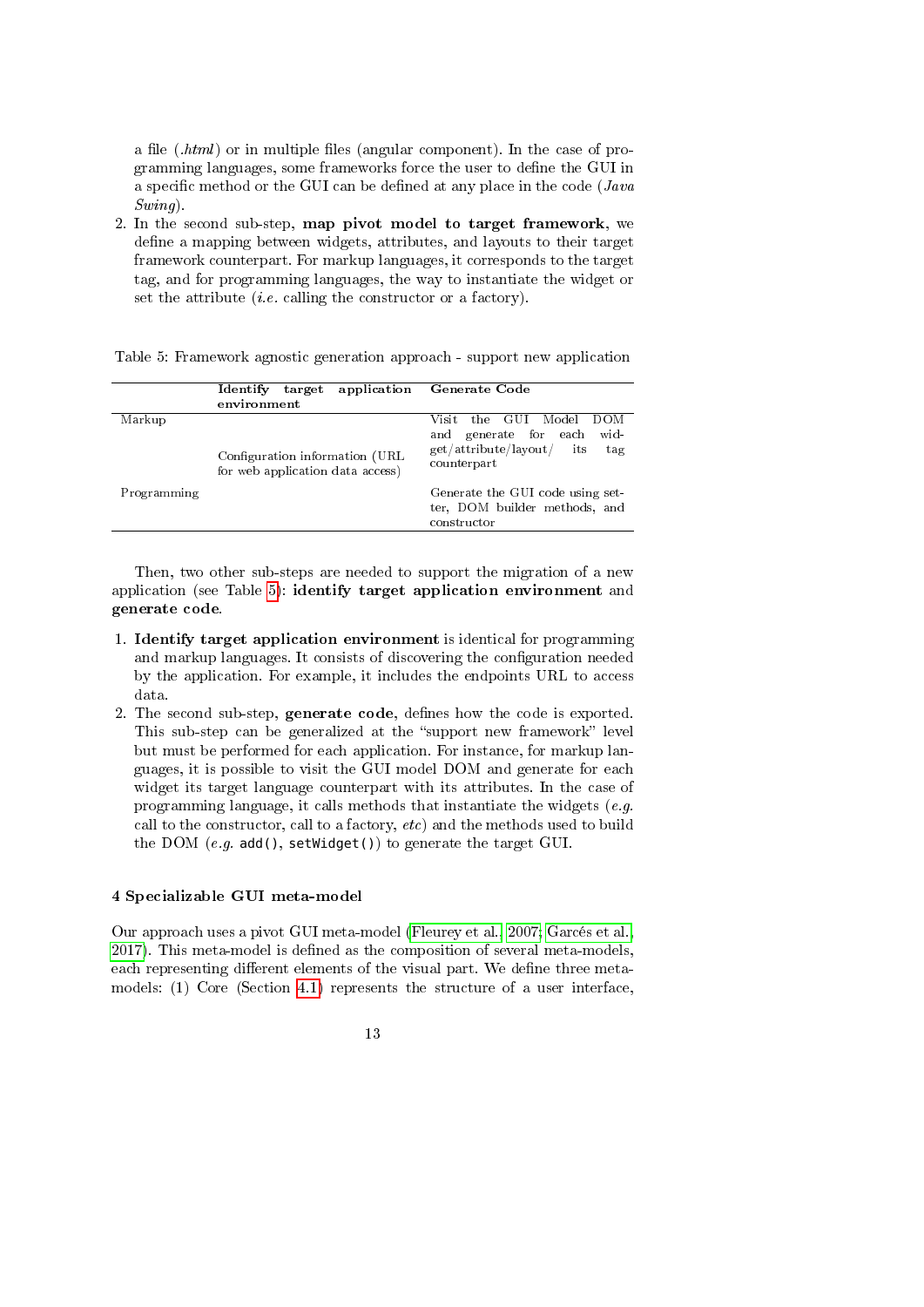(2) Layout (Section 4.2) represents the visual disposition of user interface's widgets, and (3) Widgets (Section 4.3) represents the possible widget types. Finally, in Section 4.4, we present how the meta-model can be specialized and the importance of custom widgets.

4.1 Core meta-model



Fig. 2: Core meta-model

To represent the user interfaces of desktop or web-based applications, we designed the meta-model presented in Figure 2. The core represents the structure of a user interface. Developers can then tune the meta-model by adding new entities to fit their requirements such as a complex parametrizable table component. It also introduces the concept of custom widget that will be used in Section 4.4.

Widget is a graphical resource. It can be refined as Leaf or Container. Container is a composite of Widgets.

- Leaf is a basic widget that can not contain another widget. For example, a text input.
- Root represents the main container of a graphical interface. It is either a window of a desktop application or a web page. The Root is a kind of Container.
- Attribute represents a widget property and can change its behavior. For example, a button may have a text attribute.
- Custom Widgets is a kind of Container that represents an unknown widget in our meta-models. During the migration process, it represents a detected but not recognized widget.

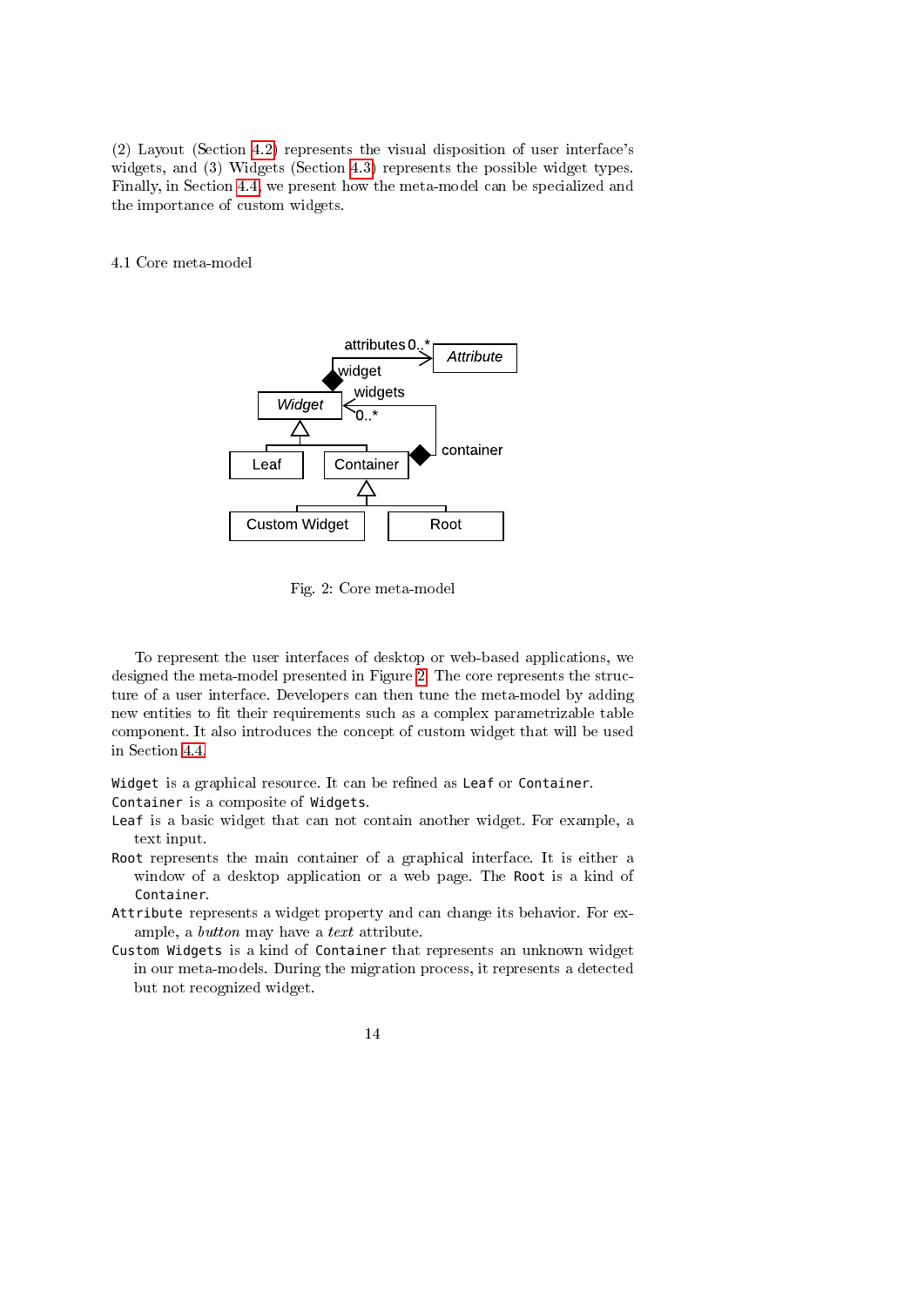The DOM, massively used in the literature (see Section 2.3), is represented with the relation between Container and Widget. To represent the widget visual disposition, we introduced a layout meta-model (see Section 4.2) that represents the DOM with additional information such as how children are visually disposed inside their parent.

# 4.2 Layout meta-model

To represent the layout of a graphical user interface, we design a dedicated meta-model. It allows one to have a better representation of the visual disposition of the graphical components of the user interface.



Fig. 3: Layout meta-model (grey concepts are shared with the core metamodel)

Figure 3 represents our layout meta-model. The entities Widget and Container are part of the core meta-model presented in Section 4.1. The layout metamodel adds four main entities to the core meta-model.

- Size describes the height and width of a widget. The size of a widget can be absolute or relative. The AbsoluteSize is expressed in pixels. The RelativeSize is expressed as a percentage of its container.
- Position describes the position of a widget in the user interface. It can be absolute, relative, or defined by alignment properties. The AbsolutePosition represents the coordinates of a widget in the user interface. The RelativePosition represents the coordinates of a widget in its container. The Alignment defines how to position a widget inside its container. It can be in the top, bottom, right, left or center of its container or a combination of them.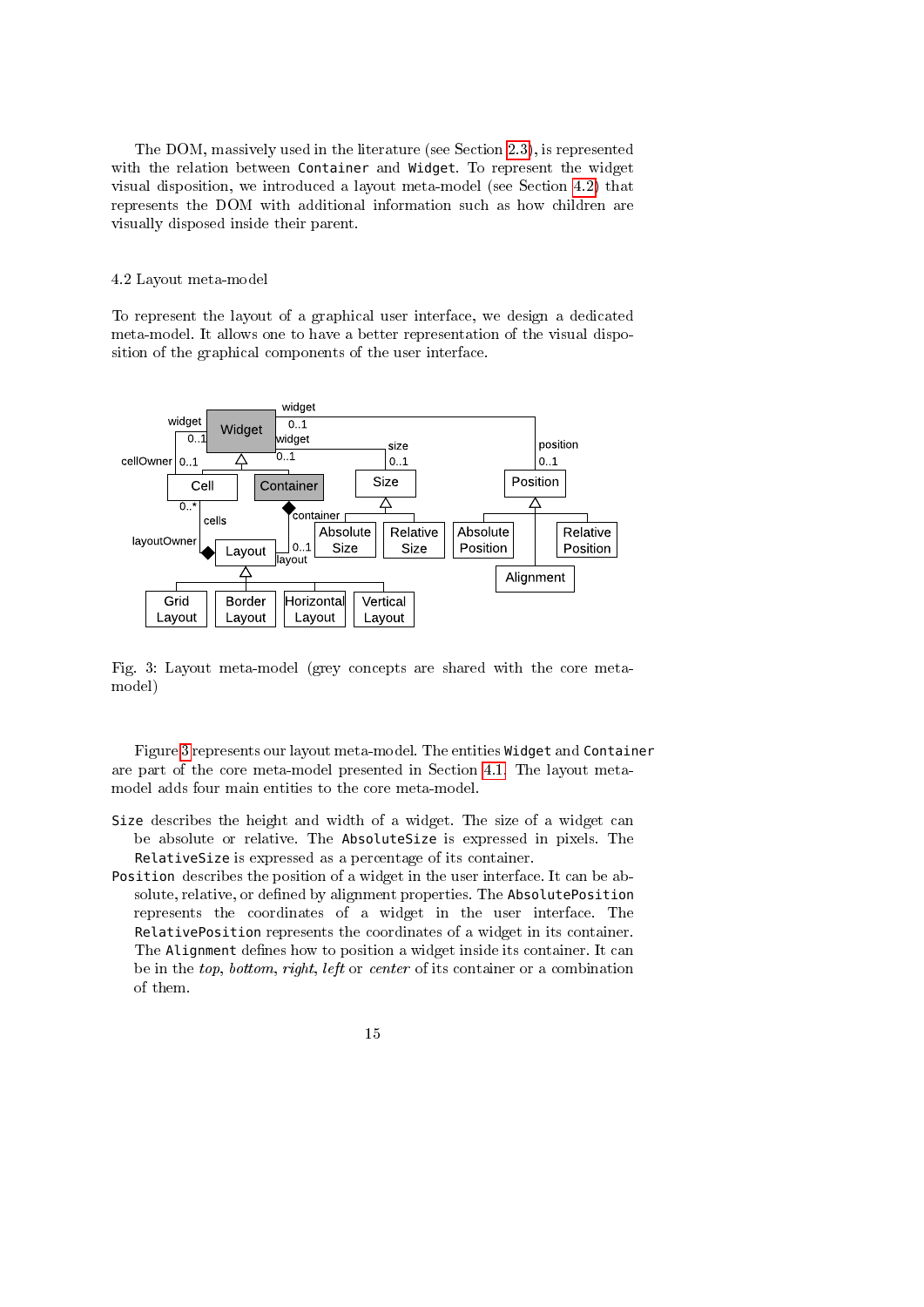- Layout represents rules to position the children of one container. Any Container of the core meta-model can have one layout. A Layout can be refined as a Grid Layout; a Border Layout; a Horizontal Layout and a Vertical Layout. We currently support these layouts because they are most frequently used in our context. However, many other hierarchical layout managers exist (Lutteroth et al., 2008; Sánchez Ramón et al., 2016; Zeidler et al., 2012) and one can extend the layout meta-model to support them.
- Cell A Layout can contain multiple Cells. Then, each Cell contains one widget. Thus, the layout dispose the widgets using the Cell. It allows one to have fine control of the final GUI layout.

A hardcoded layout can be modeled as is with the AbsolutePosition entity. But it is best to migrate it to a hierarchical layout as proposed by Sánchez Ramón et al. (2016).

Note that some Containers do not have a Layout. For instance, a <select> in HTML has multiple <option>, thus, it is considered as a Container but does not have Layout.

#### 4.3 Widget meta-model

The core meta-model presented in Section 4.1 allows one to represent the GUI structure. However, to migrate a GUI we map widgets of the source framework to widgets of the pivot meta-model. This mapping is made through the widget meta-model.

The widget meta-model describes the most common user interface widgets. It currently contains all the entities described in the W3School website<sup>10</sup> such as Button, Label, and OrderedList. However, the website only presents the widgets of the HTML standard. Our widget meta-model is composed of 61 widgets and 31 attributes. An excerpt of the widget meta-model is presented in Figure 4.

This meta-model can be extended with other widgets to fit the needs of a specific migration. It was the case for the GUI extraction of Berger-Levrault applications where developers have developed a few specific widgets. In fact, the widget meta-model includes the already known widgets, whereas the Custom widget represents the unknown widgets.

#### 4.4 Custom widget and specialization

One of the major problem when considering multi GUI framework migration is the ability to handle widgets that might not be present in the GUI pivot model. Indeed, the mapping of widgets between frameworks is not one to one (Gerdes Jr, 2009; Sánchez Ramón et al., 2014; Sánchez Ramón et al., 2016;

<https://www.w3schools.com/html/default.asp>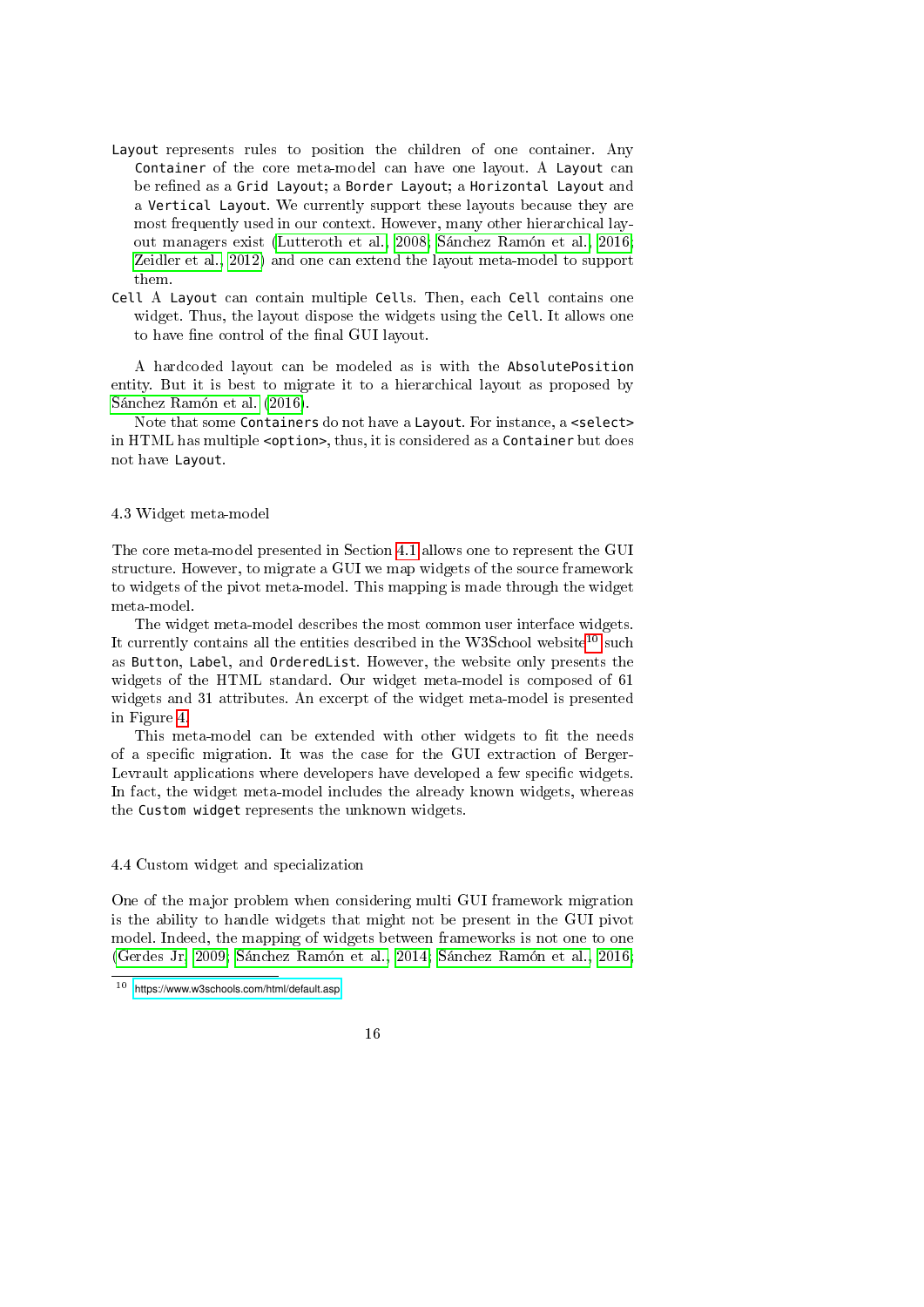

Fig. 4: Excerpt of the widget meta-model (grey concepts are shared with the core meta-model)

Shah and Tilevich, 2011) and third-party libraries may offer new widgets. For example, AWT is an old GUI framework and some of its widgets do not have a counterpart in Angular. Note that in the case of migration between standard web-application (such as applied by (Hayakawa et al., 2012)), the problem is less important because most of the widgets are also standard *(i.e.* div, span, input, etc.).

To tackle such a problem, we use the concept of Custom Widget (Sánchez Ramón et al., 2014; Sánchez Ramón et al., 2016). During the extraction step, when an unknown widget type is encountered, the extractor creates a Custom Widget. Then, it tries to extract the DOM of the Custom Widget as a simple container. During the generation, Custom Widgets are generated as containers with a comment in the generated code to warn developers and give them additional information: name of the source widget, attributes (if identified), possible children widgets (if identified), location in the source code. With this information, one can add a new widget to the pivot meta-model and update the mapping of the known widgets (mapping source to pivot).

Indeed, we designed our approach and meta-model to be specializable. Thus, better than using Custom Widget, one can create specific widgets and use them with our approach. It is the choice we made for the framework of Berger-Levrault (see Section 6.1). It also enables our approach to be iterative: one performs the migration, our tool identifies Custom Widgets, then the developers extend our meta-model, and iterates. Note that, for better migration results such a widget should also be created (programmed) in the target framework. If the developers felt the need to create them in the source framework, there is a good chance that the same need applies to the target framework.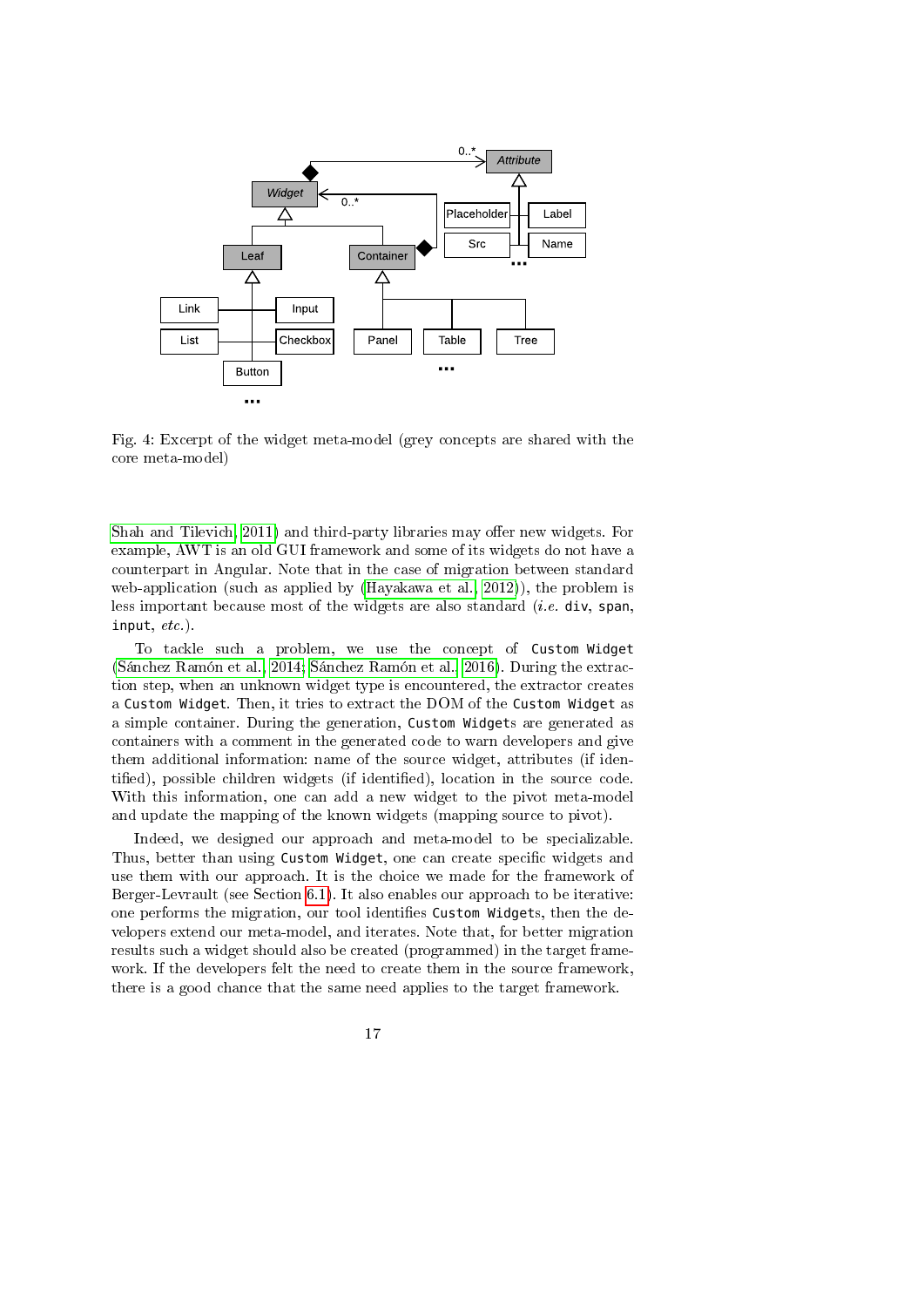# 5 Implementation

To validate our approach we implemented extractors and generators for GUI frameworks that use programming and markup languages. In Section 5.1, we detail the implementation of the steps to extract the GUI part of an application. In Section 5.2, we detail the implementations to generate the target GUI.

#### 5.1 Extractors

We implemented three extractors for three different frameworks: The first, BLCore, Java-based GWT, is web-based and the interface is defined in the programming language Java; the second, XML-based  $\text{GXT}^{11}$  is web-based and the interface is defined in a markup language  $(XML)$ ; and the third, Pharobased Spec (Fabry and Ducasse, 2017), is desktop-based and the interface is defined in another programming language (Pharo). In this section, we discuss separately the four sub-steps to support a new framework (see Section 3.2.1) and the four sub-steps to support a new application (see Section 3.2.2) with concrete examples from the extractors.

#### 5.1.1 Handling a new Framework

As presented in Section 3.2.1, to support a new framework one needs to:

- map the source framework to the pivot model,
- $-$  identify the containment rules,
- $\overline{\phantom{a}}$  identify the custom widgets rules,
- and identify the root widgets rules.

```
\langle \text{gxt} : \text{Window} \space u \text{ i : } \text{field} = " \text{window} " \rangle\bar{z} < container : VerticalLayout Container >\leq form : Field Label text = "{i18n.user}">
            <form : widget>\le form : Text Field ui : field ="login"/>
            \langleform:widget>\texttt{</form: FieldLabel>}\langle / container : V ertical Layout Container >
9 \langle gxt : \text{button} \rangle10 <br/>
\leqbutton: TextButton text = "{i18n. login}"/>
11 \langle /gxt : button>
_{12} </gxt : Window>
```
Fig. 5: Snippet of an GXT login view in XML

 $11$  GXT, <https://www.sencha.com/products/gxt/>, is an extension of GWT

<sup>18</sup>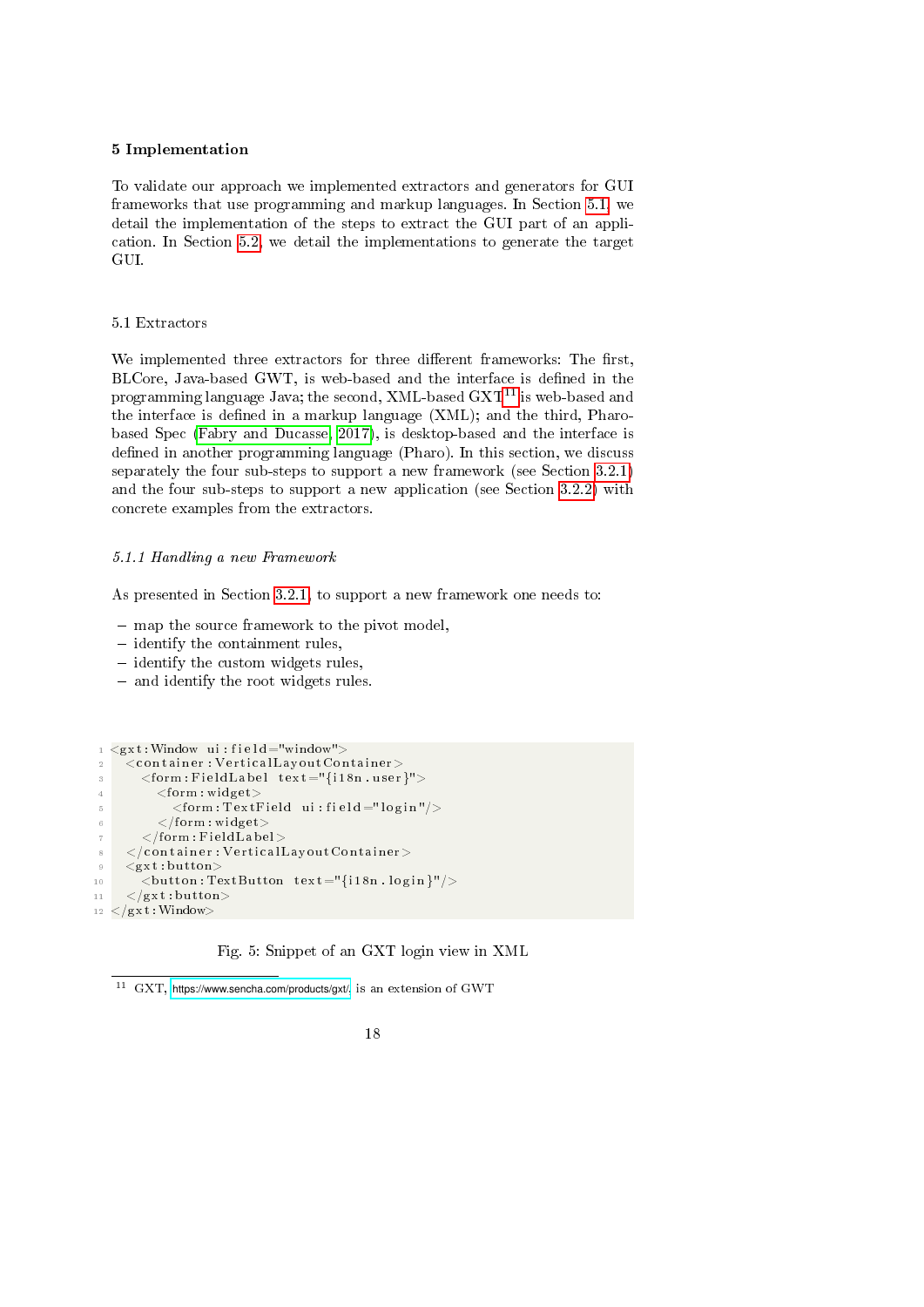Map source framework to pivot model. The basic approach to define a mapping between source and pivot meta-model is simply to create a dictionary. For GXT extractor, we map an XML tag or attribute (source meta-model) to its corresponding pivot widget, attribute, or layout. For example line 2 of Figure 5, the container:VerticalLayoutContainer source tag maps to the pivot widget Panel containing a Vertical pivot layout. Note that, line 5, the ui:field source attribute does not map to anything in the pivot meta-model by itself but is used to map the textField with its counterpart in the Java source code where the behavior of the GUI is described.

For the frameworks based on programming languages (GWT and Spec), we map a source class or method to a pivot widget, attribute, or layout. We need to consider also methods because some widgets may be constructed through factories. Also, an attribute of a source widget might be assigned with a setter method, in this case, the source method (setter) maps to a pivot attribute. For the GUI extraction, we do not consider getters because they do not tell us anything on the value to assign to the attributes and therefore they do not point to anything that we could generate to get the same rendering.

There are other possible mappings, for example a GWT source widget DynamicFieldSetPanel maps to a pivot widget FieldSet and its boolean attribute dynamicFieldSet. The presence of an attribute may also be conditioned to the instantiation of a widget. For example, instantiating a Button widget with a string parameter (new Button("OK")), will set its text attribute. Another case is that of a source attribute mapping to two pivot attributes. For example the width source attribute maps to either the absoluteWidth or relativeWidth pivot attributes depending on whether the value assigned to it is in pixel  $(e.g.$  "250px") or in percentage (e.g. "50%"). This requires symbolic execution and cannot always be achieved (see Section 5.1.2).

Identify containment link. This might be very simple. For example in GXT, we just use the DOM of the XML file describing the interface since it is already structured as a containment tree. For frameworks based on programming languages, the links between a widget and its attributes are easily set when the attributes are identified. The containment links between widgets and subwidgets, or widgets and layouts, are identified through the use of a small set of specific methods: ownerWidget.add(*<widget*>) for Spec and GWT, and also owner-Widget.setWidget(..., ..., *<widget*>) for GWT. For these methods, we specify that the parent widget is the receiver, and the child widget the argument.

Identify custom widget. In programming language based frameworks, we typically look for new classes inheriting from the most abstract widget<sup>12</sup> in the source meta-model: Widget class for GWT, and ComposablePresenter for Spec.

In GXT, custom widgets are either unknown tags in a GUI description file (named xxx.ui.xml), or a GUI description file not listed as an application root page in the configuration file. For example, in the snippet of Figure 5, we expect to know all tags within <gxt:Window>. Other tags may appear outside

 $12$  We remind the reader that we consider there can be no custom attribute or layout, see Section 3.2

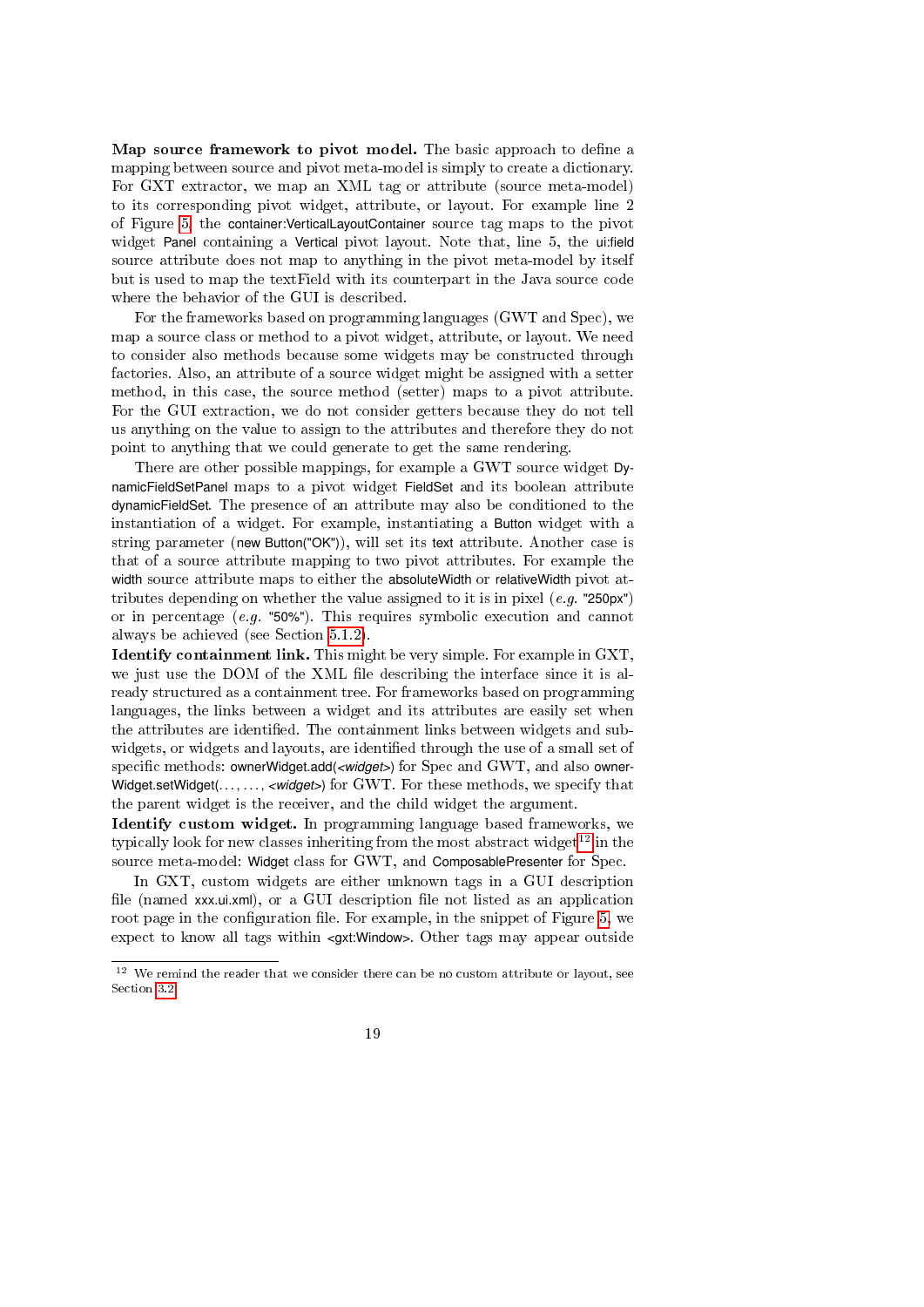it, but they are used for configuration and do not impact the visual aspect of the GUI.

Identify root widget. In GWT and GXT, we browse the model of the XML configuration file describing the application where all root pages are listed. Note that this is the same file in both cases as GXT is just an extension of GWT.

In Spec, the notion of root widget is fuzzier, it relies on the idea that any widget, however simple or complex, can be opened as a window or included in another widget. Therefore, in this case, we have to treat each root widget of the application separately which means we rely on the user to tell us what a root widget is.

#### 5.1.2 Handling a new Application

As presented in Section 3.2, to support a new application in a known framework one needs to:

- actually identify the custom widget types,
- create all widget instances,
- detect the composition of widgets, and
- perform an optional additional sub-step for layout.

Identify custom widget types. We apply the identification rule defined for the given framework. For example, as described above, in GWT we look for all new class descendants of Widget.

Create widget instances. In GXT identifying source widgets instances, attributes and layout is achieved by browsing the model of the XML file from top to bottom, creating pivot widgets, attributes, or layouts as we encounter tags (these tags were identified in the Mapping Definition sub-step in the previous section). The composition of the widgets and/or their attributes is easily extracted from the DOM of the source XML file. The same goes for layouts.



Fig. 6: Example of Widgets Identification

Identifying widgets, attributes, layout instances for the two frameworks based on a programming language is more complex.

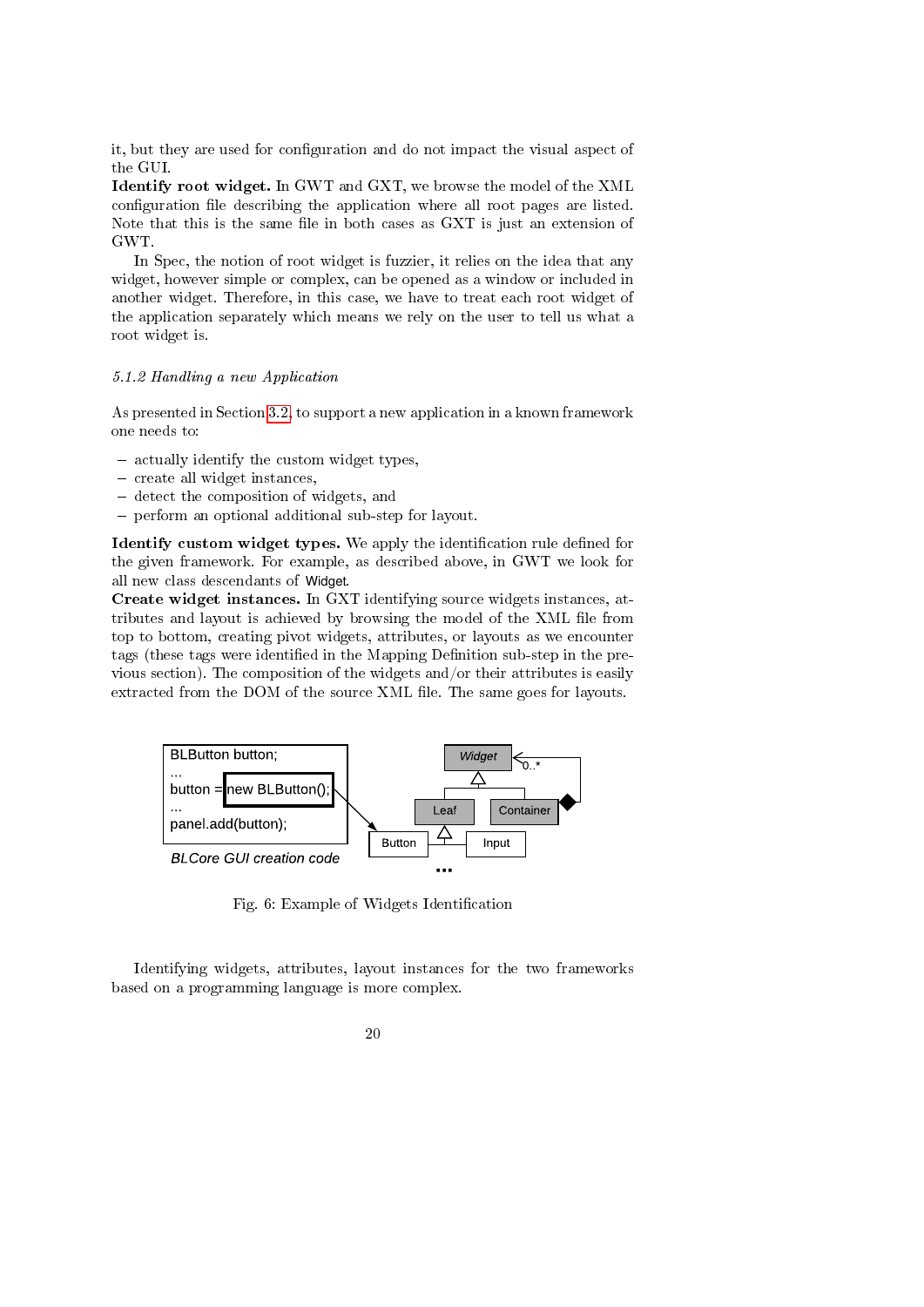If a source widget is identified by a class, we just look for instantiations (new) of this class (see Figure  $6$ ). If a source widget is identified by a method  $(e, q.$  in a Factory), we look for calls to this method. In both cases, we need to retain the instance created for later analysis. Typically the instance is assigned to a variable, and we retain this variable. For example in Figure 6 the Button instance is assigned to the variable button. Since we are working on a model of the source code and not the source code as a textual artifact, this means we have the variable as an entity in the source model and we can easily find every place where it is accessed. In Figure 7, there are two widget instantiations: LinkLabel (which is a known widget in this case), line 4; and Label (another known widget), line 6. The first instance is assigned to the  $\mathsf{IDIPq}$  variable, line 4.

```
class SPMetier1 extends AbstractSimplePageMetier {
2 @Override
3 public void buildPageUi(Object object) {
      LinkLabel lblPg = new LinkLabel ("Next");
5 lblPg.setEnabled(methodCall());
6 content add (new Label ("< Business content >"));
      content.add(1b1Pg);
      super.setBuild(true);
9 }
10 }
```
Fig. 7: User interface creation in Java GWT

When looking for attributes in the source model, we search for known setter messages sent to variables containing widget instances. Again these setter messages were identified for the framework as indicators of attributes. In Figure 7, on line 5, the lblPg variable receives the setEnabled message that maps to the disable pivot attribute. Note that, again, the value of setEnabled must be interpreted to give the correct value to the pivot attribute. In the example, we have to execute the method methodCall to resolve the boolean value. This is one of the most difficult and least reliable computations we perform as will be seen in the results of experiments given in Section 6.3. But we still achieved a worst-case of 67% of attributes correctly detected.

Detect widget composition. For the DOM building, there are two examples of calls to the add(*<widget>*) in Figure 7, on line 6 and 7. In each case, we already identified the variable to which these messages are sent (content) and the children widgets that are passed as argument.

Note that the line 8 of Figure 7 is not used as it does not involve any known variable or method. It actually does not impact the interface built.

In Spec, the process is similar except that widget creation and containment links are defined in different places. Still, they also rely on the use of variables containing the widgets created and used later to establish the containment links. The work may be a little easier as the creation of the containment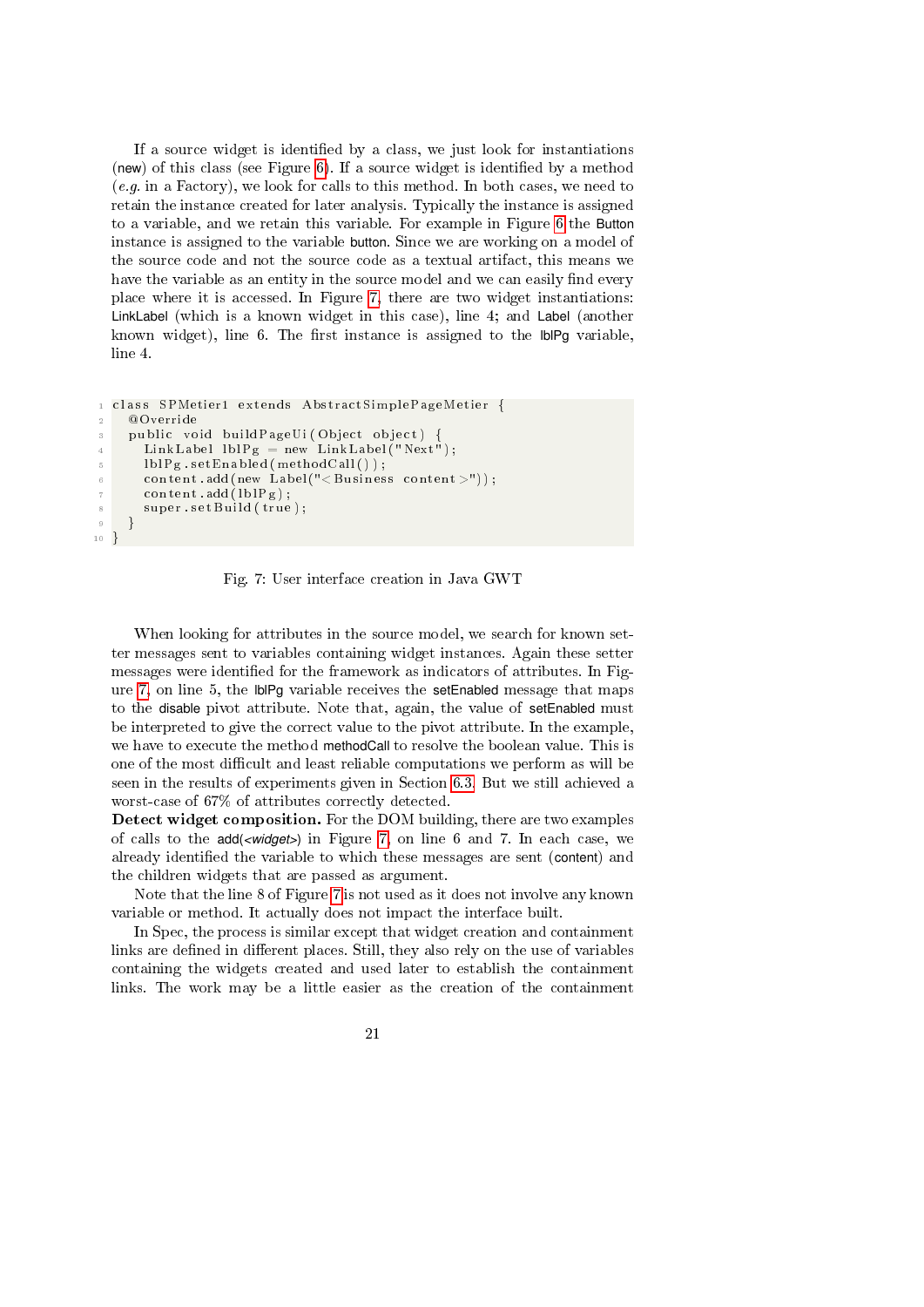links is separated in a well-defined method which makes it a bit similar to a declarative specification.

Note that children widgets are rarely added directly in their parent widget. Because our DOM also contains the layout, widgets are added to cells that are put in layouts, themselves children of the parent widget.

Perfom additional layout computation. To get an accurate representation of the layout, one needs to compute the position of each cell inside its parent layout. The basic case is to be able to recover the order in which widgets are added into their parent layout. As an example, in a VerticalFlowLayout or HorizontalFlowLayout, the order in which widgets are added controls their position one relative to the other, see for example Figure 7 (lines 6 and 7) where two widgets are added consecutively to their parent.

Spec having a limited number of simple layouts (VerticalFlowLayout and HorizontalFlowLayout), it falls within this easy case.

```
\sin t row = 0;
2 Grid grid = new Grid ();
3 grid . set Widget (0, 0, new Label ("name:") );
  grid.setWidget (row++, 1, new Button ());5 \text{ grid} . set W \text{ id get } (++\text{row}, 1, \text{ new Label } (\overset{...}{\text{ }})^{\text{ }});6 grid . set Widget (grid . get RowCount (), 0, new Label ());
\tau grid . get Flex CellFormatter () . set Width (0, 1, "50\%");
```
Fig. 8: Complex layout creation in Java GWT

More complex layouts, like the Grid layout, allow cells to occupy (span) several positions in the grid or to be inserted in any position of the grid. For GUI based on markup languages (e.g. GXT, HTML), position computation is still relatively easy as the information is hardcoded in the source. For GUI based on programming languages (e.g. Java GWT), the position or span might be the result of computations at execution time and therefore more difficult to extract. For example see lines 3 to 6 in Figure 8.

We try to solve some of these cases by resorting to symbolic computation. The same ideas were used in other GUI extraction tools (Silva et al., 2010). Symbolic execution involves identifying the semantics of all functions/operators that can be used in the source code. Here, in the example of Figure 8, one needs to know the Pre/Post Increment/Decrement operators (line 4 and 5) as well as the getRowCount, getColumnCount, getCellCount methods, and the assignment operation (line 1). Concretely for our examples, we only need to implement the pre and post-increment operators  $(x_{++}; +x)$ , and the getRow-Count and getCellCount methods. Using symbolic computation, we can resolve the successive values of "row" in Figure 8.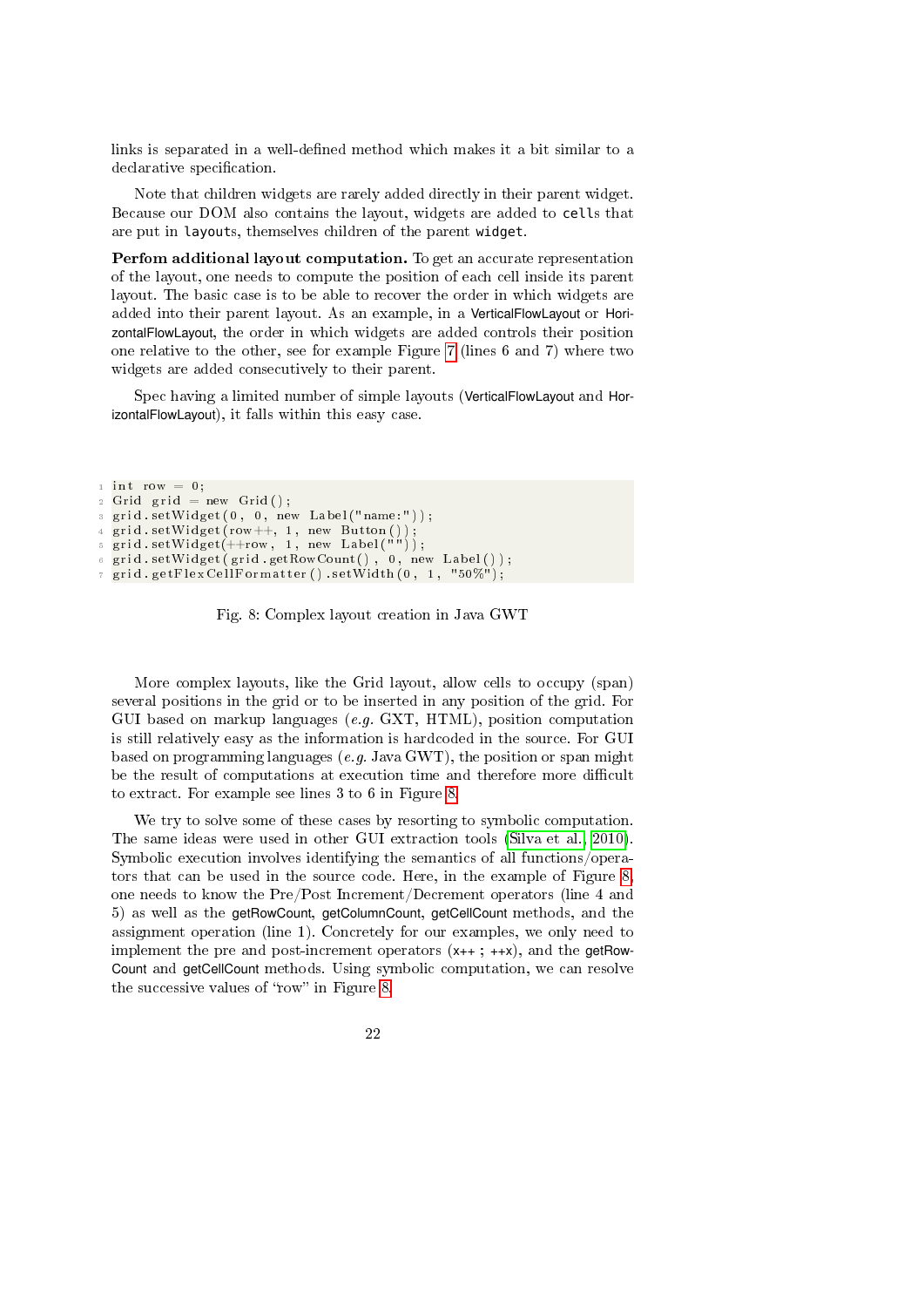#### 5.2 Generators

Once we have a GUI model, it is possible to generate the GUI in the target framework. As for the extractors, we implemented three generators for three different frameworks: The first, Angular, is web-based and the interface is defined in a markup language (HTML), the second, Seaside, is web-based and the interface is defined in a programming language (Pharo), and the third,  $Spec2$ , is desktop-based and the interface is defined in a programming language (Pharo).

In this section, we discuss the steps to generate the target code with concrete examples from the generators:

Identify target framework environment. Before working on the concrete code generation, it is essential to discover the architecture required by the target GUI framework. The simplest solution is to read the documentation of the target framework to understand the good practices when developing an application. We also define how GUI dependencies are imported. In Angular, the GUI code is defined inside an HTML file. However, it is also necessary to create several configuration files (e.g. module, CSS, route). All those files are taken under consideration at this sub-step and are necessary to create the target GUI. In Spec2 and Seaside, the GUI definition code has to be written in a specific method.

Map pivot model to target framework. Building the dictionary that maps pivot model concepts to target framework is similar to the one used for the extraction. In the case of Angular, we map pivot widgets to Angular tags (*i.e.* a Button corresponds to  $\langle$ **input type="button"/>)**. In the case of Spec2, we had to determine the method used to instantiate a widget. For instance, the main widgets  $(i.e.$  button, label) should be instantiated using a factory pattern whereas the traditional call to a constructor method is favored for less frequent or more complex widgets. Finally, the Seaside framework uses invocations to factory methods to build the widgets. Note that, as for the extraction, a concept in our pivot model can correspond to multiple widgets in the target framework.

Identify target application environment. This sub-step must be done for each application. It consists in determining the environment in which the target application will be executed. It configures information such as data access endpoint URL, or for web application, local URL that might be necessary to get images (e.g.  $\langle$ img src='myLocalUrl/..' />). The generator must use the information to create a runnable application in the target environment. For all our generators, the approach will complete the target GUI code with configuration files (or annotations For programming languages).

Generate code. The code generation consists of creating the target GUI. The main approach is to visit the pivot DOM and for each widget create its counterparts in the target application. In the case of Angular, the generation is eased by the fact that both the generated HTML file and the pivot DOM have the same structure. For Spec2 and Seaside, our generator creates into specific methods the widgets and their composition using constructors and a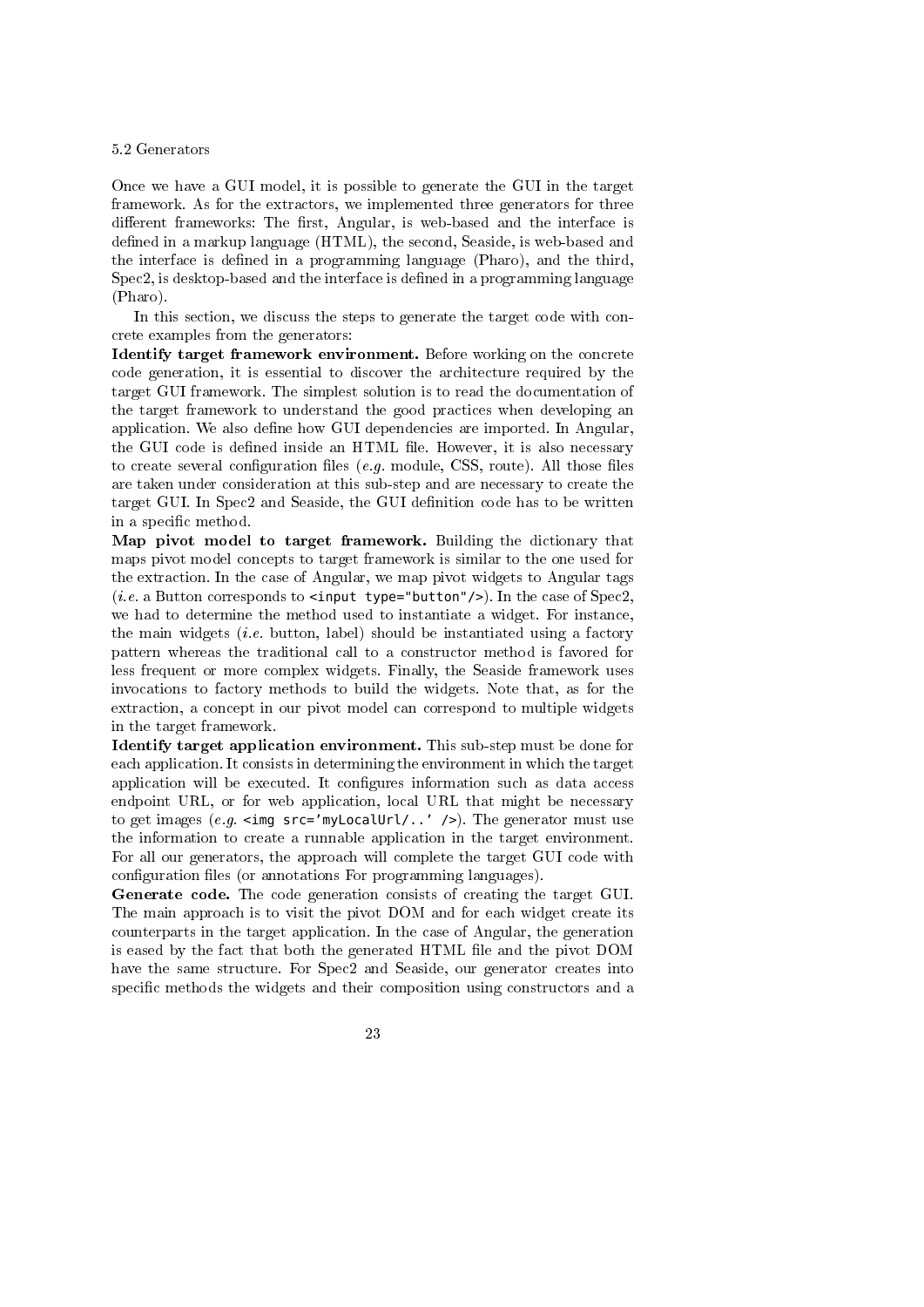pre-defined set of methods. For Spec2 specifically, the DOM must be defined in a method and the widget instantiated in another method.

#### 6 Result

We perform the migration using our extractors and generators on five real projects. In Section 6.1, we present the case studies. Then, we discuss our validation metrics (Section 6.2) and present the result for the extraction step (Section 6.3) and the generation step (Section 6.4).

# 6.1 Case studies

To validate our approach, we migrated five applications.

Two migration cases, Kitchensink and PostOffice, use BLCore as a source framework and Angular as a target framework. BLCore is the custom GUI framework of Berger-Levrault that extends the GWT GUI framework with specific widgets. This framework consists of 763 classes in 169 packages. It also encourages some coding conventions. Angular is a modern GUI framework supported by Google based on TypeScript.



Fig. 9: BLCore - GUI meta-model

The GUI meta-model used for BLCore GUIs extraction, presented in Figure 9, is composed of: the layout meta-model uses core meta-model (Section 4, Figure 2), the widget (Figure 4) extends the core meta-model, and a BLCore meta-model extends the widget meta-model with all components created by Berger-Levrault.

Table 6 summarizes the different migrations, the language and framework source, and the target language and target framework.

Kitchensink is a closed-source application of Berger-Levrault. This software system, targetting developers, gathers inside a single application all the components available for building a user interface. It contains 470 Java classes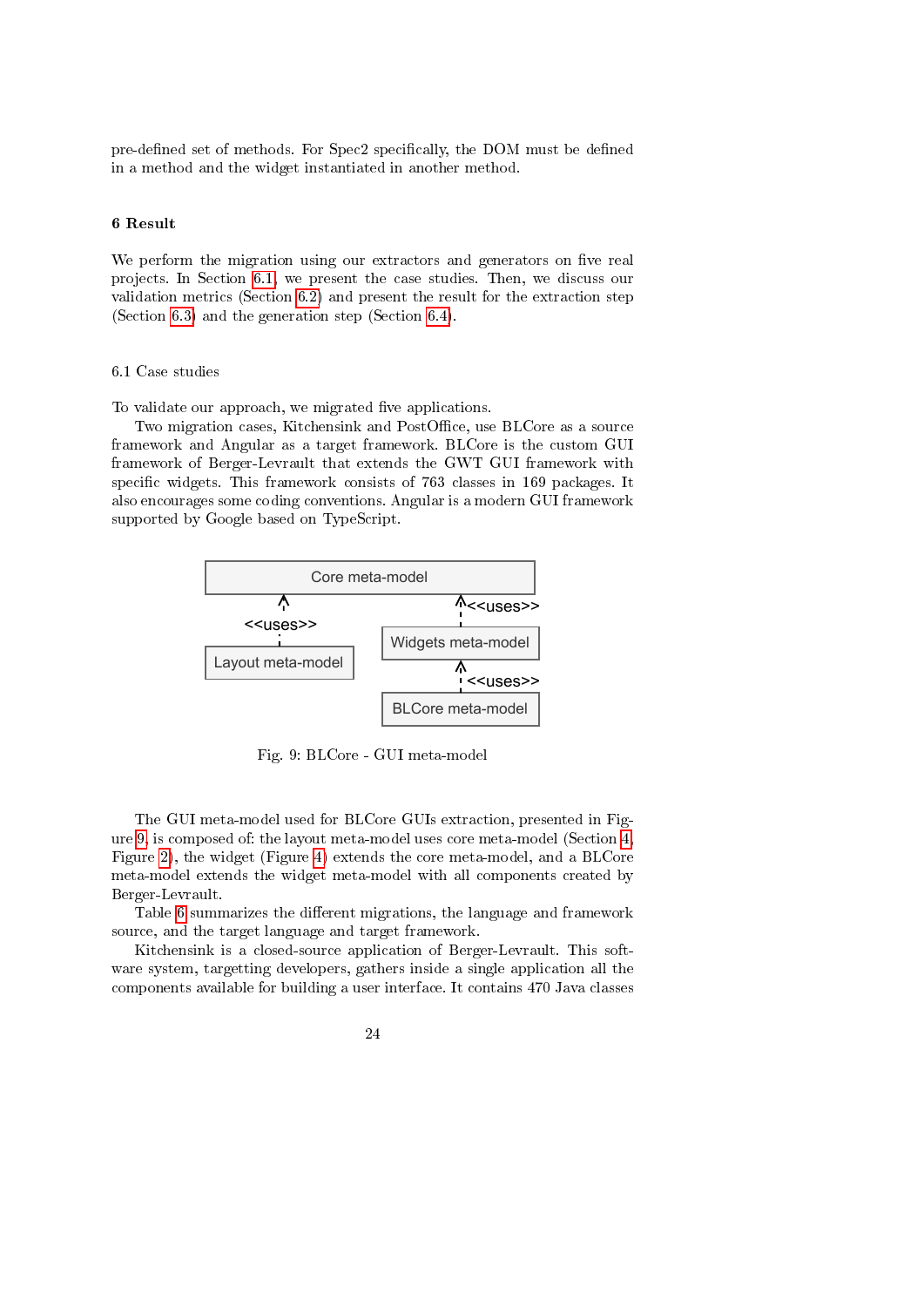Table 6: Case study Description

|             | Source        | GUI definition | Target    | GUI definition |
|-------------|---------------|----------------|-----------|----------------|
| Project     | Framework     | Type           | Framework | Type           |
| Kitchensink | <b>BLCore</b> | programming    | Angular   | markup         |
| PostOffice  | <b>BLCore</b> | programming    | Angular   | markup         |
| Traccar     | <b>GXT</b>    | markup         | Seaside   | programming    |
| DBManager   | Spec          | programming    | Spec2     | programming    |
| SpecDB      | Spec          | programming    | Spec2     | programming    |

and 56 web pages. PostOffice is a software system used in French administration for the dispatch and digitalization of mails. It contains 3227 classes and 98 pages. Both are written using BLCore, a web-based GUI defined using programming language, and migrated to Angular, a web-based GUI defined using a markup language.

Two migration cases, DBManager and SpecDB, use Spec as a source framework and Spec2 as a target framework. SpecDB is part of the Spec widgets presentation package. It is used to show the different configurations of a Spec button. DBManager<sup>13</sup> provides a GUI to manage the connections between Pharo and databases. Its user interface is divided into multiple pages. Note that even if Spec2 is the next version of Spec, the framework has been completely re-written and so the migration corresponds to a full framework migration and not a GUI framework update.

The last one,  $Tracear^{14}$ , uses the GXT framework (a GWT extension) as a source framework and Seaside as a target framework Traccar is an open-source server and web client for various GPS tracking devices. It contains 649 classes and 28 pages.

| Source framework | Project     | Widgets | Attributes | Roots                         |
|------------------|-------------|---------|------------|-------------------------------|
| <b>BLCore</b>    | Kitchensink | 238     | 156        | (out of 56) <sup>1</sup><br>6 |
|                  | PostOffice  | 724     | 1065       | 10 (out of $98)^1$            |
| <b>GXT</b>       | 'I`raccar   | 125     | 104        | (out of 28) <sup>1</sup>      |
| S <sub>pec</sub> | DBManager   | 38      | 27         |                               |
|                  | SpecDB      | 15      | 21         |                               |

#### Table 7: Application descriptions

 $110\%$  sample

Table 7 summarizes the information about the different projects. For the Kitchensink, PostOffice, and Traccar projects, we take a sample of the root

<sup>13</sup> <https://github.com/juliendelplanque/DBConnectionsManager>

<sup>14</sup> <https://github.com/traccar/traccar-web>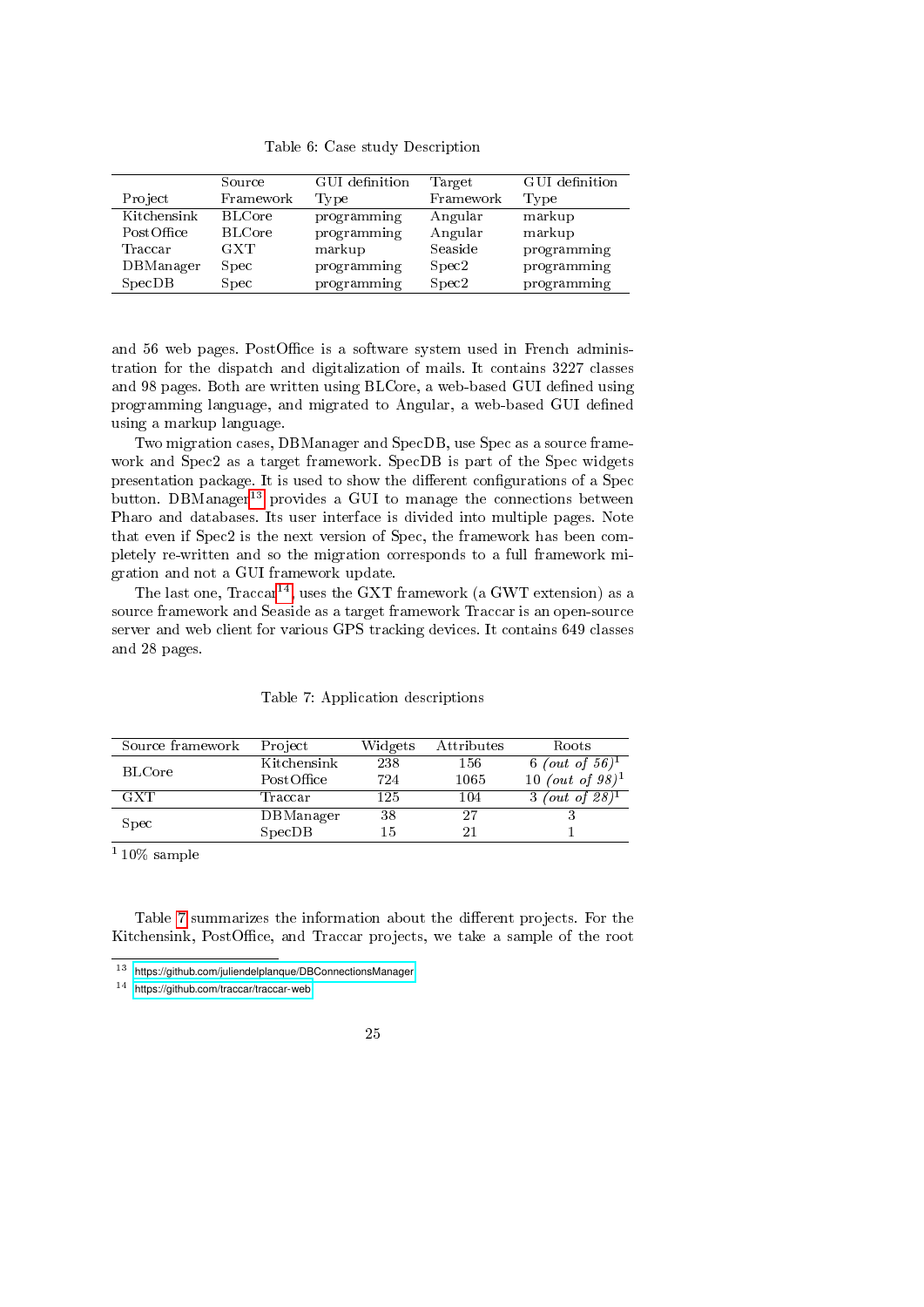pages for the validation. So we present the number of widgets, attributes, and roots of the sample. This choice is explained in the next section (Section 6.2).

#### 6.2 Validation set-up

We divided the migration validation into two parts: the extraction validation and generation validation. The extraction validation consists of checking that our model includes the elements of the original application. It compares the DOM and the attributes of the GUI without considering the final visual aspect. The generation validation consists of visually comparing each original page with the exported one.

For the extraction validation, our solution validates that the GUI hierarchy is identified. For the GUI hierarchy, we check that all the widgets and attributes are detected and correctly identified. This validation consists of the following three metrics (Hayakawa et al., 2012; Joorabchi and Mesbah, 2012; Sánchez Ramón et al., 2014):

- $-$  The percentage of widgets correctly *detected* and created in our pivot model. It checks that the number of widgets in the source application is the same as in our pivot model.
- The percentage of widgets correctly *identified*, *i.e.* a button in the original framework corresponds to a button in the pivot model. For instance, a widget not identified is mapped to a Custom Widget or another widget (e.g. a button mapped to a panel).
- $-$  The percentage of widgets *assigned* to the correct container. It validates the DOM building.

Finally, the same metrics are used for the attributes.

We rely on manual validation to check all these metrics. Because the manual validation is tedious and error-prone for large applications, we take a sample of the pages of the Kitchensink, PostOffice, and Traccar applications. For each case, we consider a sample representing at least 10% of the application. So we randomly selected 6 pages out of 56 for Kitchensink, 10 pages out of 98 for PostOffice and 3 pages out of 28 for Traccar.

| Framework     | Project     | Widget        | Widget       | Attribute       | Attribute       |
|---------------|-------------|---------------|--------------|-----------------|-----------------|
| source        |             | detected      | well         | detected        | well            |
|               |             |               | assigned     |                 | assigned        |
| <b>BLCore</b> | Kitchensink | $100\%$ (238) | 89% (211)    | NA <sup>T</sup> | NA <sup>T</sup> |
| Spec          | DBManager   | 100% (38)     | $100\%$ (38) | $92\%$ (25)     | 100% (25)       |
|               | SpecDB      | $100\%$ (15)  | $100\%$ (15) | 67\% (14)       | 100% (14)       |
| average       |             | 100%          | $96\%$       | 80%             | 100%            |

Table 8: Extraction from previous work

<sup>1</sup> Value not given in previous work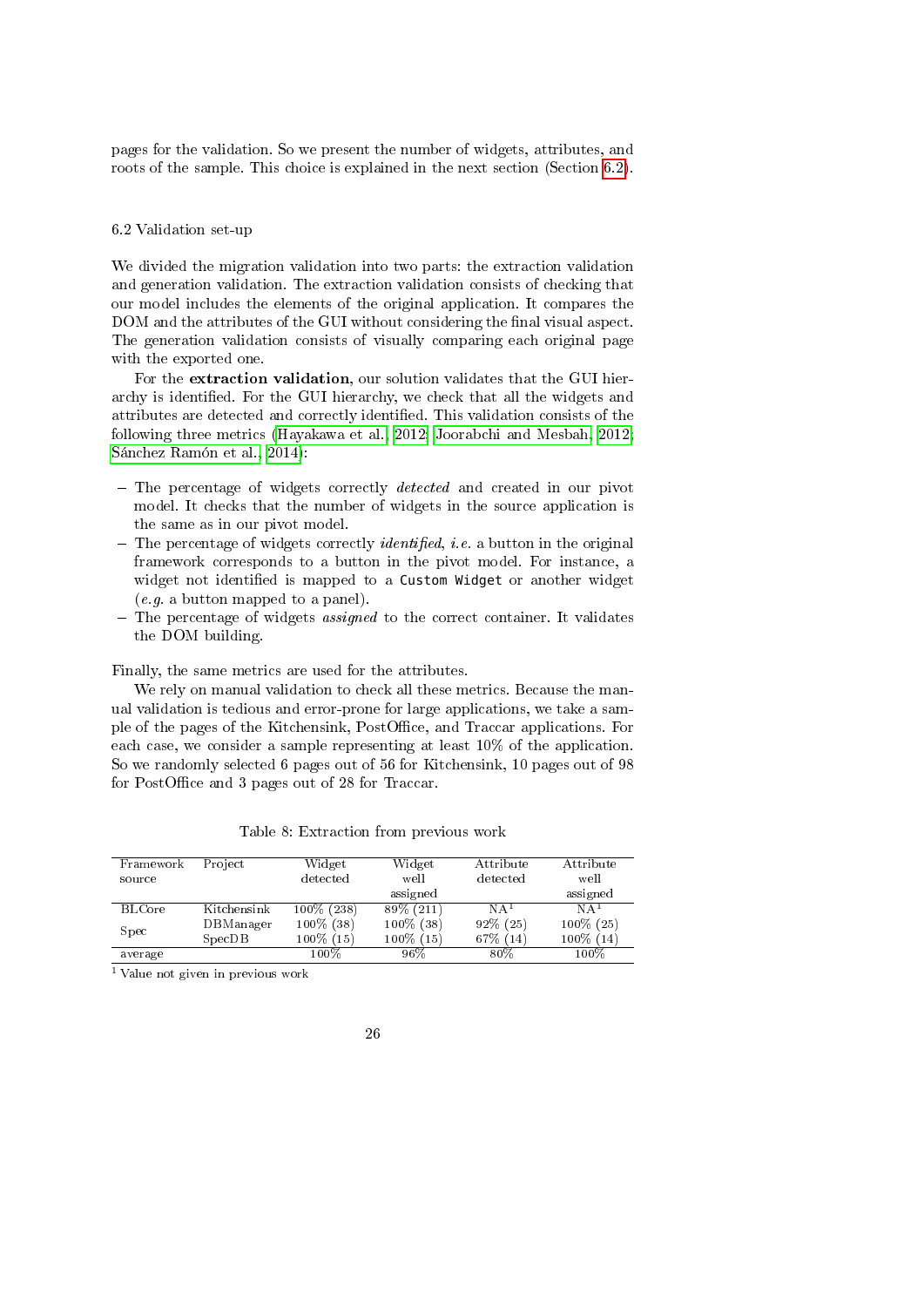The migration of the Kitchensink, DBManager, and SpecDB projects were also presented in previous work (Dutriez et al., 2019; Verhaeghe et al., 2019). However, those experiments did not consider the migration of the layout. Thus, their result might differ from the ones reported here. The results of the previous experiments are reported in Table 8 and discussed in the next section.

For the generation validation, work has been proposed to compare images (Cao et al., 2010; Moran et al., 2018). However, none is directly applicable to our migration cases. Indeed, to apply this strategy one must before deal with several challenges (Bragagnolo et al., 2020b):

- $-A$ *jax-based architecture*: one should be able to browse the pages of an Ajax application for web application.
- $s_0 = successive\ shifting$ : we must deal with successive shifting of widget components when a target one is not perfectly visually equivalent to an original one.
- $-dynamic content support: for instance, some widgets, as a table, display$ information coming from an external server. The same data must be presented in the original and generated application.

Validation by image comparison is further discussed in Section 7.4.

We rely on a manual visual comparison of the pages. First, we check that the generated application is runnable. Then, we visually compare the application with the original one.

One could also think of using tests for the validation. However, this is not applicable, in our cases, because the applications we are migrating do not have such tests.

6.3 Extraction result

| Framework     | Project          | Widget   | Widget     | Widget   | Attribute | Attribute  | Attribute |
|---------------|------------------|----------|------------|----------|-----------|------------|-----------|
| source        |                  | detected | identified | well as- | detected  | identified | well as-  |
|               |                  |          |            | signed   |           |            | signed    |
|               | Kitchensink 100% |          | 94%        | 99%      | 77%       | 95%        | 100%      |
| <b>BLCore</b> |                  | (238)    | (224)      | (236)    | (118)     | (112)      | (118)     |
|               | PostOffice       | 99%      | 99%        | 96%      | 88%       | 98%        | 99%       |
|               |                  | (718)    | (712)      | (695)    | (940)     | (923)      | (937)     |
| <b>GXT</b>    | Traccar          | 100%     | 99%        | 100%     | 81%       | 100%       | 100%      |
|               |                  | (125)    | (124)      | (125)    | (84)      | (84)       | (84)      |
|               | DBManager100%    |          | 94%        | 100%     | 92%       | 100%       | 100%      |
| Spec          |                  | (38)     | (36)       | (38)     | (25)      | (25)       | (25)      |
|               | SpecDB           | 100%     | 100%       | 100%     | 67%       | $100\%$    | 100%      |
|               |                  | (15)     | (15)       | (15)     | (14)      | (14)       | (14)      |
| Average       |                  | 99%      | 98%        | 99%      | 87%       | 98%        | $100\%$   |
|               |                  |          |            |          |           |            |           |

Table 9: Extraction results

Table 9 summarizes the extraction results.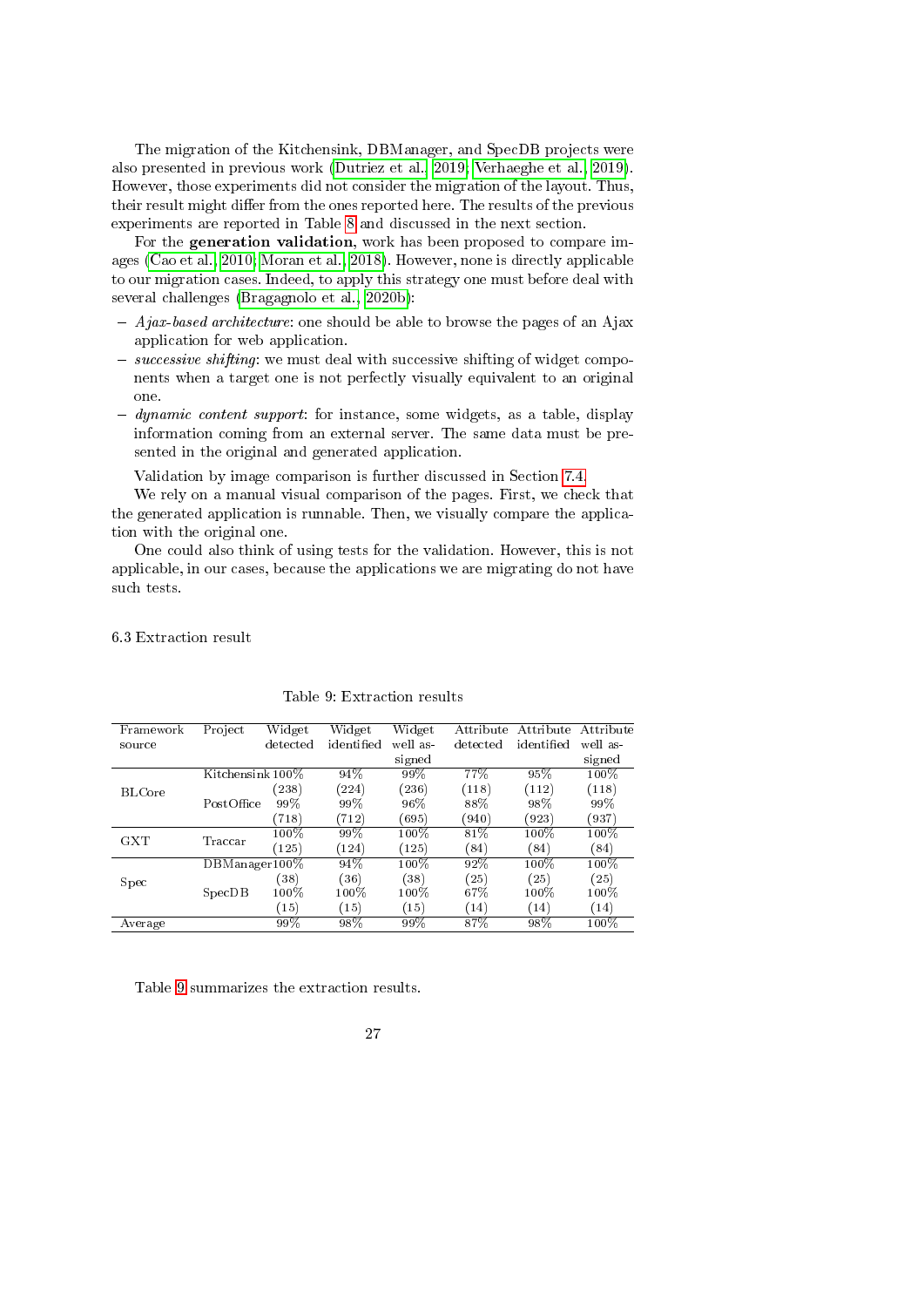The tool detects 99% of all the widget instantiations for all the applications. It shows we have good heuristics to identify the widgets in the source applications.

The tool identifies correctly 97% of the widgets type. For the Traccar and DBManager, the tool misses widgets used in toolbars. This kind of widget is mainly used in desktop application and since our widgets meta-model comes from W3School which describes basic web components, we did not have them. For Kitchensink and PostOffice, the tool identifies  $94\%$  and  $99\%$  of the widgets. All the unidentified are widgets created by the company for its business. So they are mapped to Custom Widget. To solve this problem, one can extend our meta-model with the missing widgets. We also report that our implementation benefited from the detailed approach steps since it better extracts the GUI than the previous approaches. For instance, our new approach correctly assigned 99% of the widgets whereas the previous approaches dealt with only 96% of the widgets.

Except for the BLCore framework, all the widgets are well assigned to their container. With BLCore, the problem comes from the variety of ways to define widget containment.

Attributes are correctly detected at 87%. The best result appears in the DBManager application with 92%. Our approach reports better result than the 80% of attributes detected in previous experiments.

Attributes are harder to detect for two reasons: (1) GUI frameworks define default attributes for widgets, so we have to manually analyze those attributes and add them in our extractors, and (2) in programming languages, attributes can be declared in multiple ways: using a setter; a parameter in a constructor. This diversity forces us to analyze all the possibilities since we did not find a heuristic that will select all attributes definitions.

Finally, nearly all the detected attributes are well assigned to their container.

#### 6.4 Generation result

We visually compared the visual aspect of the pages where the widgets are well identified. In the following, we present a comparison for three of the case studies presented in Section 6.1. Note that other comparisons for the Kitchensink migration are available in the documentation page of our project<sup>15</sup>.

Figure 10 presents the visual differences for the page  $Input$  box of the Kitchensink application. On the left-hand side there is the original page and on the right-hand side the page after the migration. We can see that there are no differences between the two versions.

Figure 11 presents the visual differences for the User Setting page of Traccar. On the left-hand side, there is the original page, and on the right-hand side, the page after the migration to Seaside. There are more differences in

<sup>15</sup> <https://badetitou.github.io/projects/Casino/Casino/#current-results>

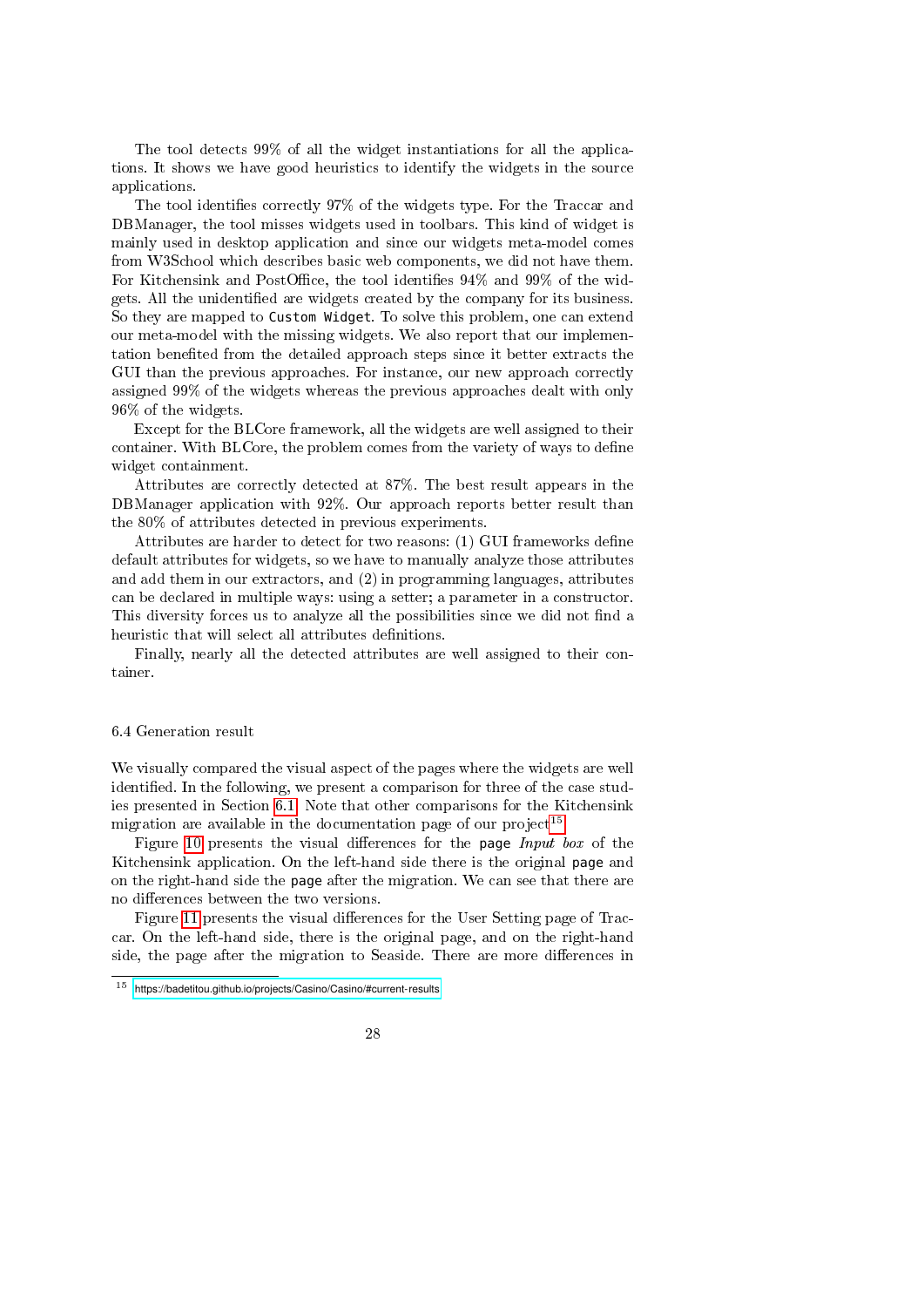|                                  | <b>BLTextBox:</b> correct value is |                                   | BLTextBox : correct value is |
|----------------------------------|------------------------------------|-----------------------------------|------------------------------|
| BLTextBoxRestricted autorisés :  |                                    | BLTextBoxRestricted autorisés :   |                              |
| BLTextBoxRestricted interdits:   |                                    | BLTextBoxRestricted interdits:    |                              |
| BLTextBoxAmount:                 | Montant                            | BLTextBoxAmount:                  | Montant                      |
| BLTextBoxPercentage:             | Pourcentage                        | BLTextBoxPercentage:              | Pourcentage                  |
| BLTextBoxNumeric : Nombre Décima |                                    | BLTextBoxNumeric : Nombre Décima  |                              |
| BLTextBoxNumber:                 | Nombre entier                      | BLTextBoxNumber :   Nombre entier |                              |
|                                  |                                    |                                   |                              |
| (a) GWT original                 |                                    | (b) Angular migration             |                              |

Fig. 10: Visual comparison of a Page migration (Kitchensink)

| Speed Units:                | knots          |                               |  |  |  |
|-----------------------------|----------------|-------------------------------|--|--|--|
| Time zone:                  |                | (GMT+1:00) Europe/Paris (CET) |  |  |  |
| Time stamps print interval: | 10             |                               |  |  |  |
| Trace recording interval:   |                |                               |  |  |  |
| Automatic zoom level:       | 16             | <b>Use current zoom</b>       |  |  |  |
| <b>Default map state</b>    |                |                               |  |  |  |
| Map:                        | OpenStreetMap  |                               |  |  |  |
| Longitude:                  | 12.5           |                               |  |  |  |
| Latitude:                   | 41.9           |                               |  |  |  |
| Zoom:                       | 1              |                               |  |  |  |
| Maximize overview map:      |                | A                             |  |  |  |
| Overlays:                   | Overlay        |                               |  |  |  |
|                             | Gen-fences     |                               |  |  |  |
|                             | Vector         |                               |  |  |  |
|                             | <b>Markers</b> |                               |  |  |  |
|                             | Seamark        |                               |  |  |  |
| <b>Take from map</b>        |                |                               |  |  |  |
|                             |                | Cancel<br>Save                |  |  |  |

| {i18n.speedunits}<br>{i18n.timezone}                                                             |   |                |                         |                     |
|--------------------------------------------------------------------------------------------------|---|----------------|-------------------------|---------------------|
| {i18n.timeprintinterval}<br>(i18n.traceinterval)<br>{i18n.followeddevicezd                       |   |                |                         | {I18N.USECURRENTZOO |
| {i18n.defaultmapstate}                                                                           |   |                |                         |                     |
| ${18n$ .map<br>{i18n.longitude}<br>{i18n.latitude}<br>${18n.zoom}$<br>{i18n.maximizeoverviewmap} | ⋒ |                |                         |                     |
| {i18n.overlays}                                                                                  | A | B.             | c                       |                     |
|                                                                                                  | ٦ | $\overline{2}$ | $\overline{\mathbf{3}}$ |                     |
| {I18N.TAKEFROMMAP}<br>{I18N.SAVE} {I18N.CANCEL}                                                  |   |                |                         |                     |

(a) User Setting original (b) User Setting migrated

Fig. 11: Visual comparison of the User Setting page (Traccar)

this example. The sizes of the input boxes are different, the text of the labels is replaced by the i18n notation, the "overlay" table has a complete different visual aspect, the checkbox is not centered, and the buttons at the bottom are not well placed. The table is not correctly migrated because the table with selection is a custom widget for the tool and we did not take the time to introduce it. It was then migrated from component it contains, here a simple table. The other differences come from application-specific CSS. Despite all these imprecisions, the structure and the layout of the page are respected.

Figure 12 presents the visual differences for the DBManager application. Again on the left-hand side, there is the original page, and on the right-hand side, the page after the migration. There are some differences in this example. The text of the buttons on the left of the image is not present, the buttons on the right of the image are enabled but are disabled in the original application and are not correctly placed. Apart from the last difference that comes from a developer hack, all the differences are due to attribute extraction problems.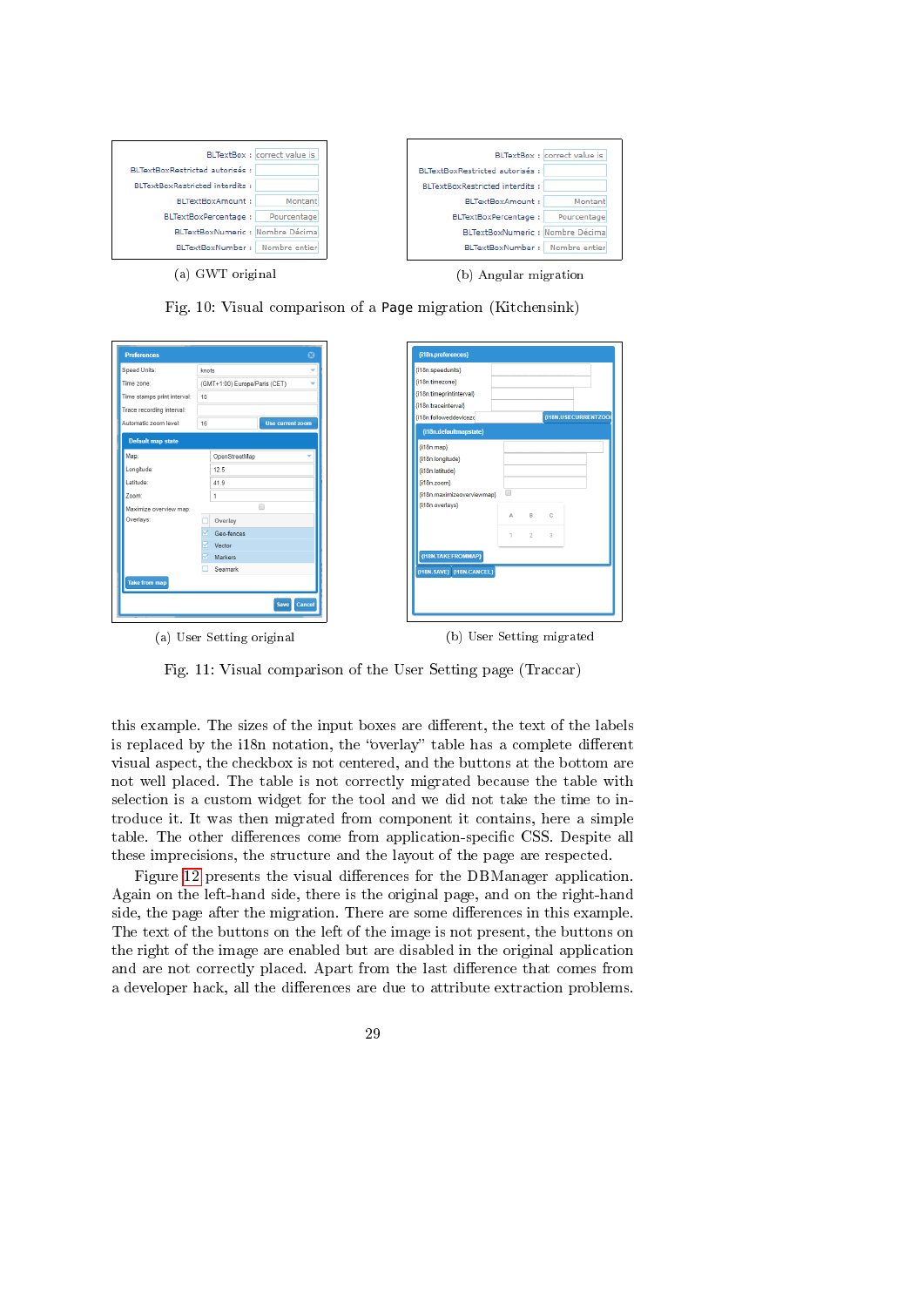

Fig. 12: Visual comparison (DBManager)

Those problems come from missing attributes identification rules in our tool. Finally, the drop-box input has visual differences between the original and the generated application. It is due to different widget implementations.

The migration does not create the same visual aspect. We saw that there are few differences and the layouts are respected. Most of the imprecisions come from missing attributes or incorrect values. Those problems are easy to x manually by developers.

We do not report major differences in the visual aspect of pages of the validation. Part of the success of the migration is due to the manual work we performed to map the GUI frameworks to our meta-models. We detail this manual effort requirement in Section 7.

# 7 Discussion

In this section, we discuss our approach and the validation set-up. In Section 7.1 we discuss the similar visual aspect constraint and animation migration. In Section 7.2, we present the case of none file-based GUI migration. In Section 7.3, we discuss the number of selected pages and how the selection has been made for the validation. In Section 7.4, we detail the difficulties encountered to perform an image comparison validation. In Section 7.5, we discuss the manual work required to implement our approach.

#### 7.1 Similar visual aspect and Animations

Our approach allows one to migrate the visual aspect of its GUI among different GUI frameworks. As validation, we proposed to compare the visual aspect of the former GUI to the generated one. However, widgets do not have the same visual aspect in different GUI frameworks. For instance, an AWT button does not look like an AngularJS button.

It is possible to perform an expensive manual step to tune the visual aspect of all target framework widgets to mimic the former visual. Because of its cost, performing this step is not always desirable.

One the one hand, as depicted by Moore et al. (1994), "The resulting user interface should have the true look and feel of the new environment". On the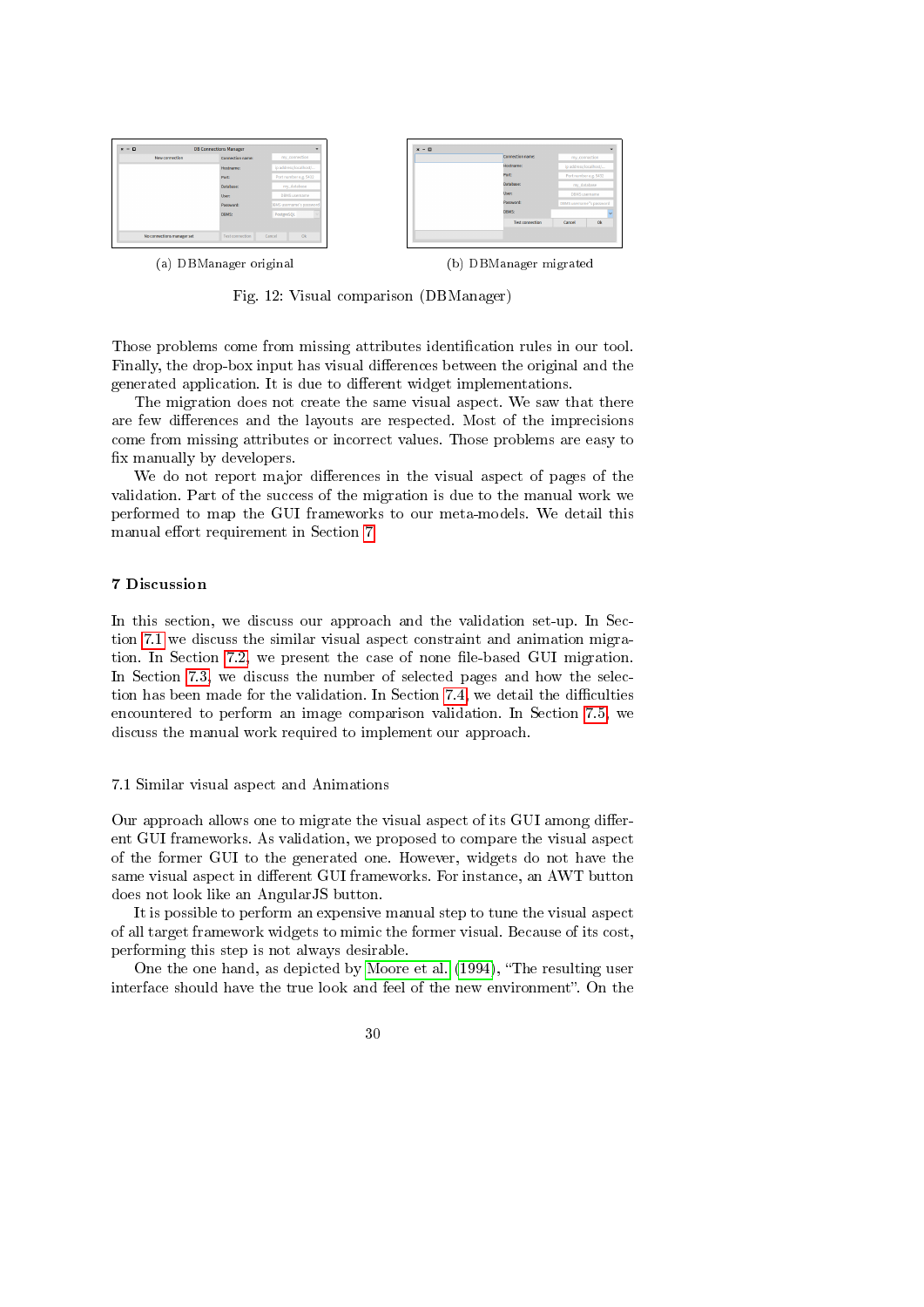other hand, for commercial software, keeping the same visual aspect increases the acceptance rate of client users (Sánchez Ramón et al., 2014).

Note that the same limitation exists for GUI animations. Animations are represented as attributes of the widgets. These GUI animations attributes exist in several GUI frameworks and it is possible to reproduce them in others. However, this task is expensive and one should rely on its migration context to determine if animation migration is mandatory. We did not work on animations migration because our source applications did not use animations. We believe that extra research work should be done on attributes to enable a good animations representation and migration.

#### 7.2 Migrating none-file or binary file-based GUI

In this paper, we deal with the migration of GUI defined in programming languages or markup languages. However, some GUIs are defined using other formats. It is the case of GUIs that are defined in binary files.

For instance, GUI defined with RAD requires another approach. Bragagnolo et al. (2020a) have studied the extraction of the GUI for Access projects. In their case study, they had to perform the extraction of the GUI through the Access IDE which limited the extraction capabilities.

Thus, to migrate binary file-based GUI, the extraction part of the migration is different. The mapping to the GUI meta-model is similar to our approach once one has gained access to the source GUI representation.

Migration of binary file-based GUI is part of our industrial partner projects with a WebDeb to Angular migration project.

# 7.3 Sample selection

As depicted in the previous sections, we had to perform a manual validation. However, performing a manual validation on the 186 pages is too timeconsuming.

Thus, we decided to perform the validation of a subset. To do so, we decided to selected 10% of the pages of the applications. This selection is crucial because it must not introduce bias in the validation. So, to avoid introducing bias, we decided to perform a random selection of the pages. However, it could still not fully represent the application.

So, to ensure the good representativity of the selected pages, we compare the total number of widgets and attributes in the application to the number of widgets and attributes of the selected pages. The selected pages include 9% of the total number of widgets and 13% of the total number of attributes. Thus, it appears that the 10% pages randomly selected are representative of the total application in terms of the number of elements.

Additionally to comparing the number of elements, we check that selected pages are of different sizes. As result, the pages have from one to hundreds of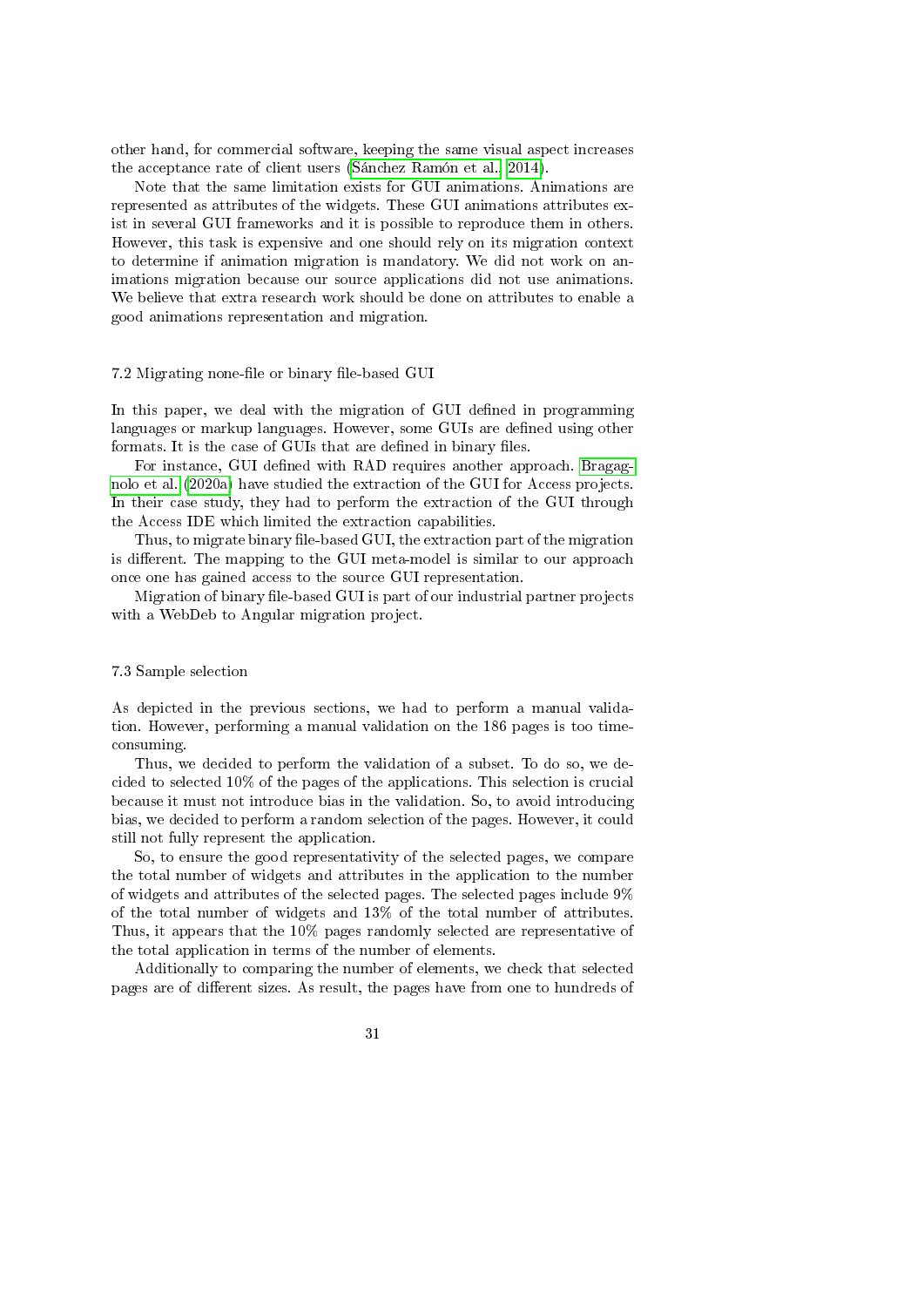widgets. Thus, the randomly selected page are of different sizes, and this helps ensure no bias in the validation.

#### 7.4 Image comparison validation

To validate the proper generation of target GUI, we rely on a manual comparison of the pages visual aspect. We acknowledge the existence of projects that compare the visual aspect of two screenshots (Cao et al., 2010; Moran et al., 2018). Cao et al. (2010) classified pages by comparing their GUI,  $e,q$ . determined if a page come from a newspaper website or another one. Moran et al. (2018) detected differences between two versions of the same GUI after modification made by developers. Since the modifications are minimal and the GUI developed with the same framework, one can expect few differences between screenshots.

We performed a preliminary work (Bragagnolo et al., 2020b) to adapt image comparison to the validation of GUI migration. In this work, we reported several challenges that must be first solved.

First, for Ajax-based applications such as GWT and Angular, one should be able to browse the pages of the web application. Indeed, to automatically take screenshots of the pages, one must crawl all pages. However, pages are not directly accessible with their URL in some Ajax-based applications such as the applications using GWT in our context.

Second, we must deal with the successive shifting challenge. When migrating a widget from a source framework to a target framework, it might not have the same visual aspect. However, if a target widget has a size different than the original widget, it introduces a shift in the screenshot of a few pixels. Repeating this shift on several widgets in a page can lead to two completely different source and target pages, and so prevent the screenshot comparison.

Finally, to enable the image comparison in the migration context, one must before deal with dynamic content. Indeed, a table filled with data will not take the same space in a GUI as an empty table. However, in our context, we do not support the migration of backend connections. Thus, migrated tables are always empty and visual comparison can not be used.

Thus, automatic validation through visual comparison of page screenshots is not applicable in the current state of GUI visual aspect among multiple technologies.

# 7.5 Manual work

The migration of BLCore, GXT, and Spec requires two manual tasks (1) to map their widgets with the ones of our meta-model and (2) to identify how the DOM is built in each GUI framework.

Mapping the widget consists of analyzing the documentation of each GUI framework, retrieving the widgets and their attributes, and mapping them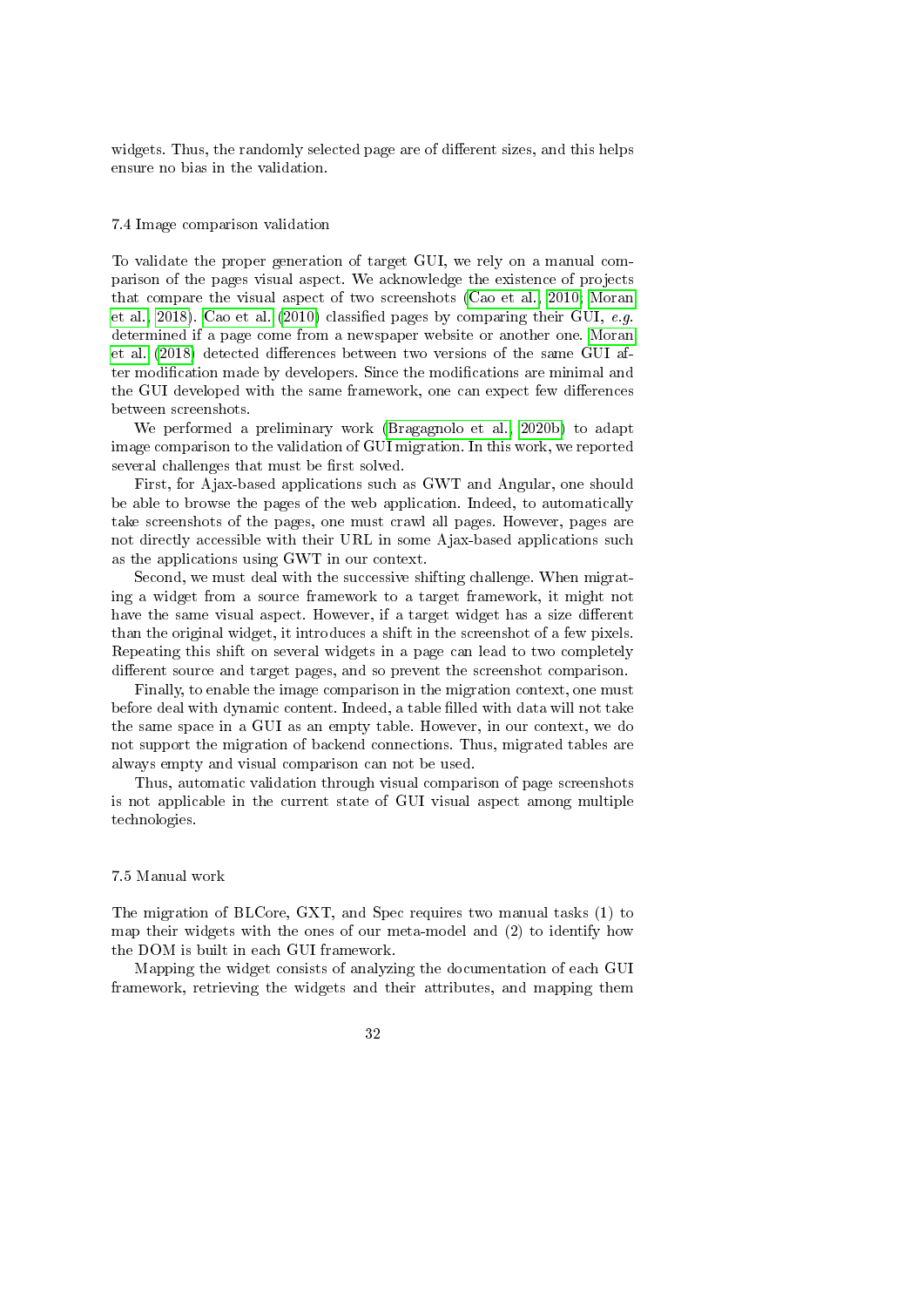to our meta-model. Whereas the second task is easy for markup languages, it requires more knowledge for programming languages analysis. Indeed, in programming languages based GUI, developers can dene the DOM in several ways. So, we had to enumerate all the DOM building possibilities and integrate them into our extractors.

To reduce the required manual effort, one can perform a renovation of its software system before migrating. The renovation consists of improving the source code of the application. To do so, developers reduce the number of code smells and rewrite code to make it easier to manipulate. For example, one can decide to rewrite all widgets creation using the basic new method. By following this *Quality First* (Włodarski et al., 2019) rule, the extraction of the GUI is simpler, and the DOM is built using only one approach. Widgets are always instantiating using the constructor. And the number of custom widgets might be reduced in favor of standard ones.

#### 8 Conclusion and Future work

In this paper, we exposed an approach and tool to migrate automatically the visual aspect of applications GUI. We detail the extraction and the generation steps of this approach for programming and markup GUI framework. We validated our approach by implementing it in a tool called Casino to perform the migration of Spec, BLCore, and GXT GUI frameworks to Angular, Seaside, and Spec2. Then we performed five real migrations on open-source and closed-source applications. We were able to extract correctly all pages of the applications and 97% of the widgets. And the migration results are visually equivalent.

Currently, only the visual part of the GUI is migrated. To improve the migration of an application user interface, we will enhance our meta-models and our tool to support the behavioral and the business parts.

We have validated our approach using manual validation techniques. While this gave us a good approximation of the results, using an automatic solution to validate the migration may provide us more information and help the developers during the process.

We are currently working with our industrial partner on making available extractors for PowerBuilder and Visual Basic 6 (which are not Object-Oriented programming language). We also plan to test our approach with mobile GUI with a subsidiary of our industrial partner. Thus, testing our approach on Android applications is part of our future work.

#### 9 Declarations

Funding This work was supported by Berger-Levrault and Inria-Lille-Nord-Europe.

Conflicts of interest/Competing interests The authors have no relevant financial or non-financial interests to disclose.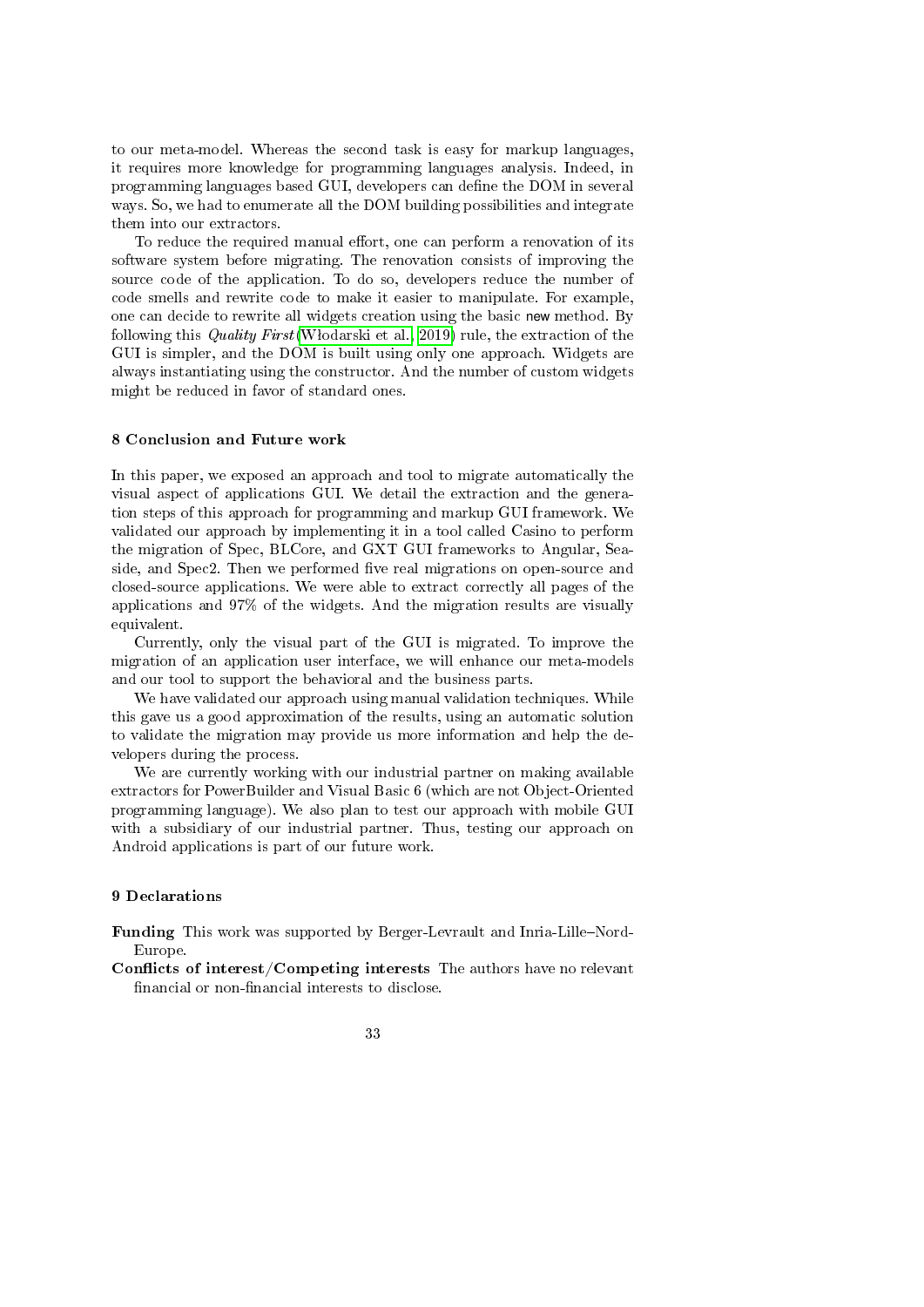- Availability of data and material The source code of the Traccar case study is available at: <https://github.com/traccar/traccar-web>. The source code of the DBManager case study is available at: <https://github.com/juliendelplanque/DBConnectionsManager>. The source code of the SpecDB case study is available at: [https://github.com/](https://github.com/pharo-spec/Spec) [pharo-spec/Spec](https://github.com/pharo-spec/Spec). The source code of Kitchensink as the source code of PostOf fice are closed-source.
- Code availability The source code of the Casino tool is available at: [https:](https://github.com/badetitou/Casino) [//github.com/badetitou/Casino](https://github.com/badetitou/Casino). Additional extractors and generators are provided at: <https://badetitou.github.io/projects/Casino/#links>.

#### References

- Beltramelli T (2017) pix2code: Generating code from a graphical user interface screenshot. arXiv preprint arXiv:170507962
- Bragagnolo S, Anquetil N, Ducasse S, Abderrahmane S, Derras M (2020a) Analysing microsoft access projects: Building a model in a partially observable domain. In: International Conference on Software and Systems Reuse, ICSR2020
- Bragagnolo S, Verhaeghe B, Seriai A, Derras M, Etien A (2020b) Challenges for layout validation: Lessons learned. In: International Conference on the Quality of Information and Communications Technology, QUATIC'2020, accepted
- Brambilla M, Fraternali P (2014) Interaction flow modeling language: Modeldriven UI engineering of web and mobile apps with IFML. Morgan Kaufmann
- Cao J, Mao B, Luo J (2010) A segmentation method for web page analysis using shrinking and dividing. International Journal of Parallel, Emergent and Distributed Systems  $25(2):93-104$
- Chen C, Su T, Meng G, Xing Z, Liu Y (2018) From ui design image to gui skeleton: A neural machine translator to bootstrap mobile gui implementation. In: Proceedings of the 40th International Conference on Software Engineering, Association for Computing Machinery, New York, NY, USA, ICSE '18, p 665-676, DOI 10.1145/3180155.3180240
- Dutriez C, Verhaeghe B, Derras M (2019) Switching of GUI framework: the case from Spec to Spec 2. In: Proceedings of the 14th Edition of the International Workshop on Smalltalk Technologies, Cologne, Germany
- Fabry J, Ducasse S (2017) The Spec UI Framework. Square Bracket Associates
- Fleurey F, Breton E, Baudry B, Nicolas A, Jezéquel JM (2007) Model-Driven Engineering for Software Migration in a Large Industrial Context. In: Engels G, Opdyke B, Schmidt DC, Weil F (eds) Model Driven Engineering Languages and Systems, Springer Berlin Heidelberg, Berlin, Heidelberg, vol 4735, pp 482-497, DOI 10.1007/978-3-540-75209-7\_33
- Garcés K, Casallas R, Álvarez C, Sandoval E, Salamanca A, Viera F, Melo F, Soto JM (2017) White-box modernization of legacy applications: The

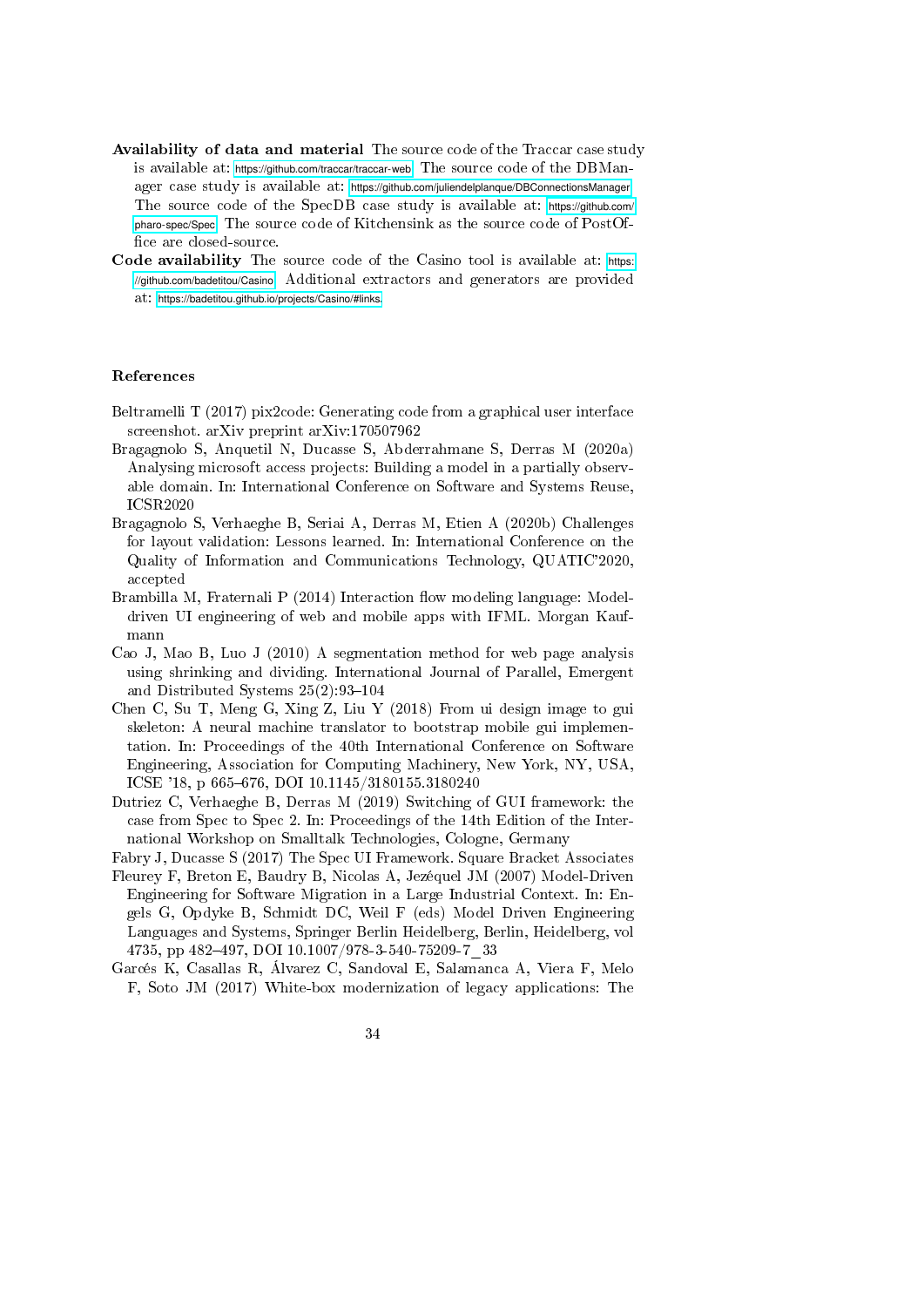oracle forms case study. Computer Standards & Interfaces pp  $110-122$ , DOI https://doi.org/10.1016/j.csi.2017.10.004

- Gerdes Jr J (2009) User interface migration of microsoft windows applications. Journal of Software Maintenance and Evolution: Research and Practice  $21(3):171-187$
- Gotti Z, Mbarki S (2016) Java swing modernization approach complete abstract representation based on static and dynamic analysis:. In: Proceedings of the 11th International Joint Conference on Software Technologies, SCITEPRESS - Science and Technology Publications, pp 210-219, DOI 10.5220/0005986002100219
- Hasselknippe KF, Li J (2017) A novel tool for automatic gui layout testing. In: 2017 24th Asia-Pacific Software Engineering Conference (APSEC), pp 695700, DOI 10.1109/APSEC.2017.87
- Hayakawa T, Hasegawa S, Yoshika S, Hikita T (2012) Maintaining web applications by translating among different RIA technologies. GSTF Journal on Computing p 7
- Joorabchi ME, Mesbah A (2012) Reverse engineering iOS mobile applications. In: 2012 19th Working Conference on Reverse Engineering, IEEE, pp 177 186, DOI 10.1109/WCRE.2012.27
- Kazman R, Woods S, Carriére S (1998) Requirements for integrating software architecture and reengineering models: Corum ii. In: Proceedings of WCRE '98, IEEE Computer Society, pp 154-163, iSBN: 0-8186-89-67-6
- Lutteroth C, Strandh R, Weber G (2008) Domain specific high-level constraints for user interface layout. Constraints  $13(3):307-342$
- Memon A, Banerjee I, Nagarajan A (2003) GUI ripping: reverse engineering of graphical user interfaces for testing. In: Reverse Engineering, 2003. WCRE 2003. Proceedings. 10th Working Conference on, IEEE, pp 260-269, DOI 10.1109/WCRE.2003.1287256
- Mesbah A, van Deursen A (2007) Migrating multi-page web applications to single-page ajax interfaces. In: Proceedings of the 11th European Conference on Software Maintenance and Reengineering, IEEE Computer Society, Washington, DC, USA, CSMR '07, pp 181-190, DOI 10.1109/CSMR.2007. 33
- Mesbah A, van Deursen A, Lenselink S (2012) Crawling ajax-based web applications through dynamic analysis of user interface state changes. ACM Transactions on the Web 6(1):130, DOI 10.1145/2109205.2109208
- Moore, Rugaber, Seaver (1994) Knowledge-based user interface migration. In: Proceedings 1994 International Conference on Software Maintenance, IEEE Comput. Soc. Press, pp 72-79, DOI 10.1109/ICSM.1994.336788
- Moran K, Watson C, Hoskins J, Purnell G, Poshyvanyk D (2018) Detecting and Summarizing GUI Changes in Evolving Mobile Apps. arXiv:180709440 [cs] ArXiv: 1807.09440
- Rodríguez-Echeverría R, Conejero JM, Clemente PJ, Preciado JC, Sánchez-Figueroa F (2011) Modernization of legacy web applications into rich internet applications. In: International Conference on Web Engineering, Springer, pp 236-250
	- 35